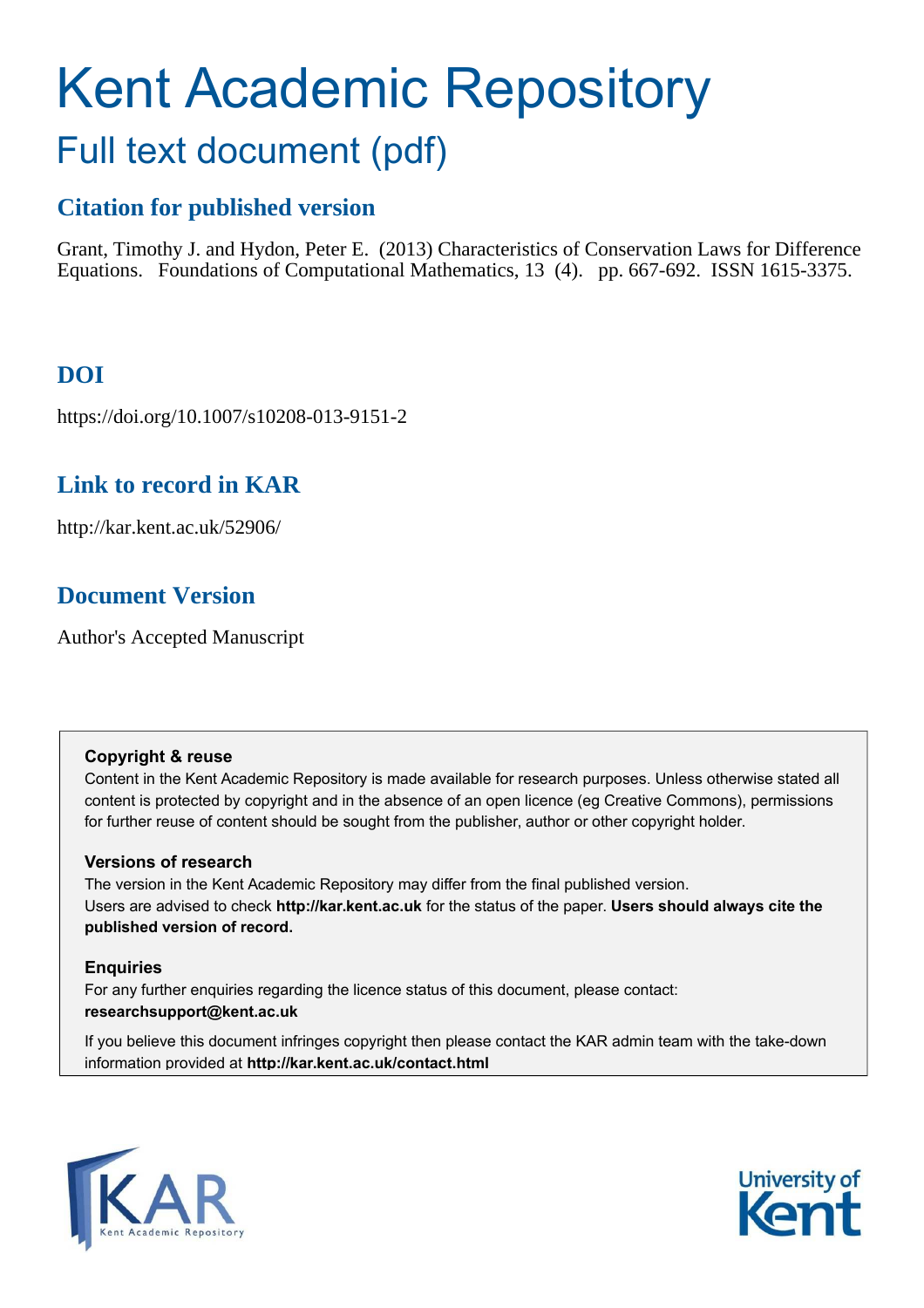### CHARACTERISTICS OF CONSERVATION LAWS FOR DIFFERENCE EQUATIONS

#### TIMOTHY J. GRANT AND PETER E. HYDON

Communicated by Evelyne Hubert

Abstract. Each conservation law of a given partial differential equation is determined (up to equivalence) by a function known as the characteristic. This function is used to find conservation laws, to prove equivalence between conservation laws, and to prove the converse of Noether's Theorem. Transferring these results to difference equations is nontrivial, largely because difference operators are not derivations and do not obey the chain rule for derivatives. We show how these problems may be resolved and illustrate various uses of the characteristic. In particular, we establish the converse of Noether's Theorem for difference equations, we show (without taking a continuum limit) that the conservation laws in the infinite family generated by Rasin and Schiff are distinct, and we obtain all five-point conservation laws for the potential Lotka–Volterra equation.

#### 1. INTRODUCTION

Current research in symmetry methods owes a tremendous debt to Peter Olver. In particular, his remarkable text, "Applications of Lie Groups to Differential Equations," remains pre-eminent after more than a quarter of a century. It is a masterpiece of scholarship that is notable for the lucidity of its exposition and the precision of its proofs. The first (1986) edition was the first text to describe the conditions under which the converse of Noether's Theorem [18] holds. A cornerstone of this result is the proof that, for any system of partial differential equations (PDEs) in Kovalevskaya form that is locally analytic, there is a bijection between equivalence classes of conservation laws and equivalence classes of characteristics. A simpler proof of this result, due to Alonso [14], is incorporated in the second edition [19] of Olver's text.

Here is a summary of the main definitions for scalar PDEs<sup>1</sup>. For a given PDE,  $\Delta = 0$ , a conservation law (CLaw) is a divergence expression that vanishes on solutions of the equation, so that

Div
$$
\mathbf{F} = 0
$$
 when  $\Delta = 0$ .

A CLaw is trivial of the first kind if F vanishes on solutions of the PDE; it is trivial of the second kind if  $Div \mathbf{F} \equiv 0$ . A CLaw is *trivial* if it is a linear combination of the two kinds of trivial CLaws. Two CLaws are equivalent if and only if they differ by a trivial CLaw. If the PDE is totally nondegenerate (see [19]) – for instance, if it is in Kovalevskaya form – the CLaw can be integrated by parts to find an equivalent CLaw in characteristic form, that is, with

$$
\text{Div}\tilde{\mathbf{F}} = Q\Delta. \tag{1}
$$

The multiplier Q is called the characteristic of the CLaw.

For example, the KdV equation,

$$
\Delta \equiv u_t + uu_x + u_{xxx} = 0,
$$

has a CLaw with

$$
Div\mathbf{F} = D_t \left( \frac{1}{3} u^3 - u_x^2 \right) + D_x \left( \frac{1}{4} u^4 + u^2 u_{xx} - 2u_x u_{xxx} + u_{xx}^2 - 2u_x^2 u \right)
$$
  
=  $(u^2 - 2u_x D_x) \Delta.$  (2)

Integration by parts yields the characteristic form of (2) :

$$
Div\tilde{\mathbf{F}} = (u^2 + 2u_{xx}) \Delta.
$$

Date: January 24, 2013.

<sup>2010</sup> Mathematics Subject Classification. 39A14, 37K05, 12H10.

Key words and phrases. Difference equations, conservation laws, Noether's Theorem.

<sup>1</sup>For simplicity, we restrict attention to scalar equations throughout this paper; the corresponding results for systems are contained in the first author's PhD thesis [7].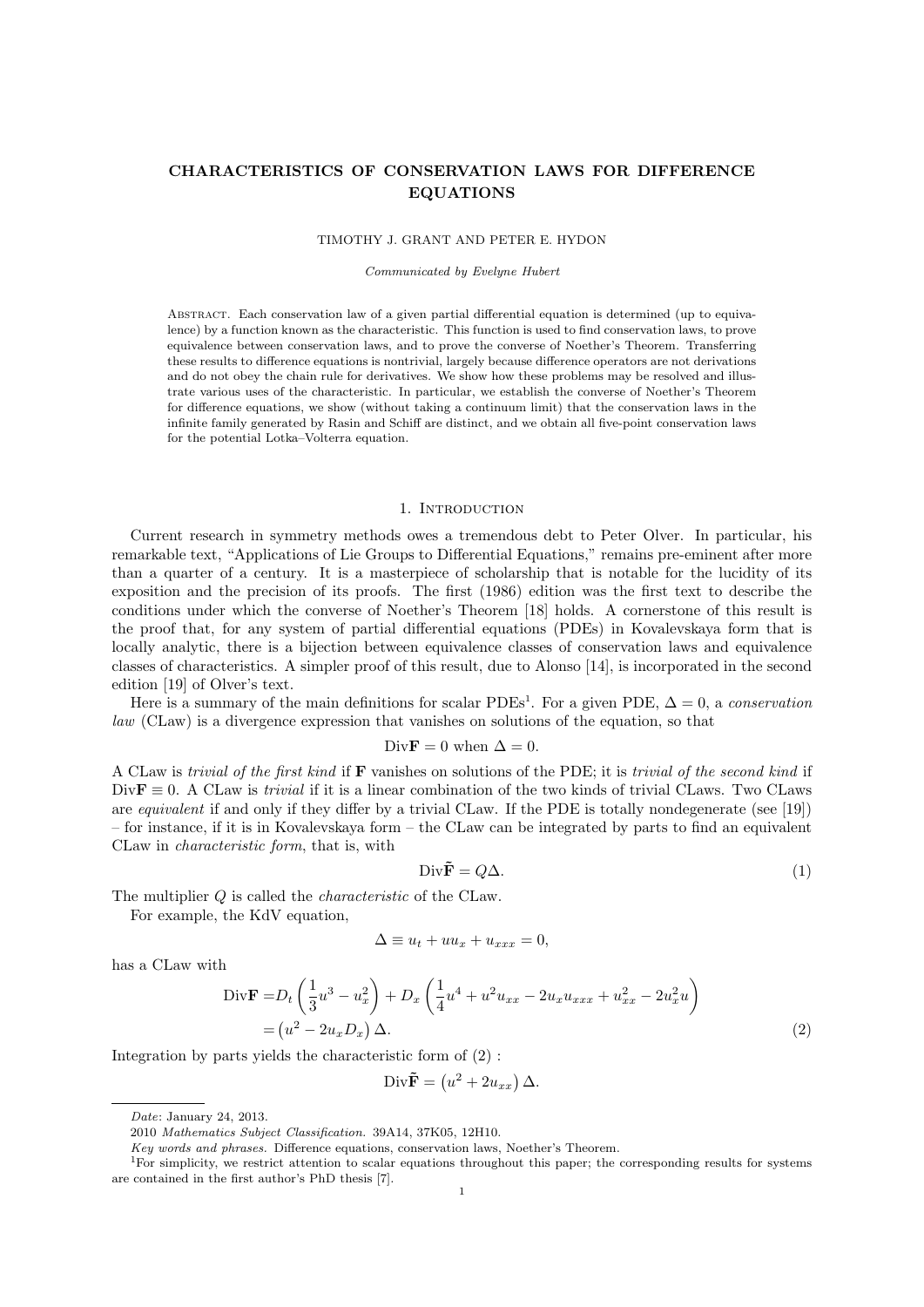So  $Q = (u^2 + 2u_{xx})$  is the characteristic and (2) is equivalent to the CLaw

$$
D_t\left(\frac{1}{3}u^3 - u_x^2\right) + D_x\left(\frac{1}{4}u^4 + u^2u_{xx} + 2u_xu_t + u_{xx}^2\right) = 0.
$$
 (3)

A characteristic is said to be trivial if it vanishes on solutions of the PDE. By definition, the set of characteristics is a vector space; two characteristics are equivalent if they differ by a trivial characteristic. Therefore, the correspondence between equivalence classes of characteristics and CLaws makes it easy to identify when two seemingly different CLaws are equivalent: one only needs to compare their characteristics. Given a nontrivial characteristic, it is usually easy to reconstruct a corresponding CLaw by inspection; this can also be achieved systematically with the aid of a homotopy operator. In particular, where Noether's Theorem applies, each characteristic that arises from a one-parameter (local) Lie group of variational symmetries can be used to construct an associated CLaw.

Until now, Alonso's result has not been transferred to difference equations. Yet one might wish to approximate a given PDE by a finite difference scheme that preserves difference analogues of several CLaws, particularly those that have a clear physical interpretation<sup>2</sup> . This raises the question: is there a function that characterizes each equivalence class of difference CLaws?

Of course, a given difference equation may be interesting in its own right, whether or not it is an approximation to a differential equation. Recent work has shown that CLaws of partial difference equations (P∆Es) have many features in common with CLaws of PDEs. For instance, Dorodnitsyn [5, 6] has formulated a finite difference analogue of Noether's theorem. Hydon & Mansfield [12] studied variational problems whose symmetry generators constitute an infinite-dimensional Lie algebra and derived a difference analogue of Noether's Second Theorem. CLaws of a given P∆E can be found directly (whether or not the P∆E is an Euler–Lagrange equation); see [10] for an algorithmic approach that works for any P∆E in Kovalevskaya form (see below) and see [22–24] for applications of this approach to integrable quad-graph equations. The main shortcoming of the direct construction method is that the algebraic complexity of the computations grows exponentially with the order of the CLaw; in practice, therefore, the method is restricted to low-order CLaws.

Given a difference equation,  $\Delta = 0$ , one cannot obtain the characteristics of its CLaw in the same way one does as for a PDE. For PDEs, the chain rule ensures that each CLaw is linear in the highest-order derivatives through which the dependence on  $\Delta$  occurs. Integration by parts is then used to find the characteristic. The analogue of integration by parts for difference equations is summation by parts. However there is no analogue of the chain rule and therefore CLaws typically depend nonlinearly on  $\Delta$ and its shifts. Consequently, it is not possible to construct a characteristic merely by summing by parts. In the current paper, we show how this difficulty can be surmounted.

We also derive and use a difference analogue of Alonso's result. By pulling the characteristic back to a specified set of initial conditions, one can determine a function (the root) which labels the distinct equivalence classes of conservation laws. We show how the root is calculated in practice; examples include an integrable P∆E with infinitely many CLaws. It is well-known that integrable PDEs have infinite hierarchies of CLaws which can be found using recursion operators, mastersymmetries, or Gardner transformations. Recently, Mikhailov and co-workers [16,17] and Rasin and co-workers [20,21] have shown that the same is true for integrable quad-graph equations. Having used the Gardner transformation to construct such a hierarchy, Rasin & Schiff [21] took a continuum limit in order to show that these CLaws are distinct. By using the difference analogue of Alonso's result, we show how to determine directly when CLaws are distinct, irrespective of whether they are preserved in any continuum limit or whether the underlying P∆E is integrable.

To establish the necessary results, it is helpful to begin by looking at scalar O∆Es (§2). We define a characteristic of a first integral and show that the characteristic is trivial if and only if the first integral is trivial. In §3, the definition of a characteristic is extended to CLaws of P∆Es; we prove that there is a bijection between equivalence classes of CLaws and characteristics. This result has several immediate applications. In §4.1, we use the characteristic to show that the CLaws in the infinite hierarchy for dpKdV generated by the Gardner transformation in [21] are distinct. Perhaps the most fundamental application is the establishment of the converse of Noether's Theorem (§5). Consequently, for Euler– Lagrange equations in Kovalevskaya form, there is a bijection between equivalence classes of variational symmetries and CLaws. Finally, we show how to use the characteristic to find CLaws of a given P∆E (the potential Lotka-Volterra equation); this provides an alternative to the direct method.

<sup>2</sup>This is one of the oldest branches of geometric integration but, by exploiting the growing power of computer algebra systems, some new strategies for doing this have been developed recently [7].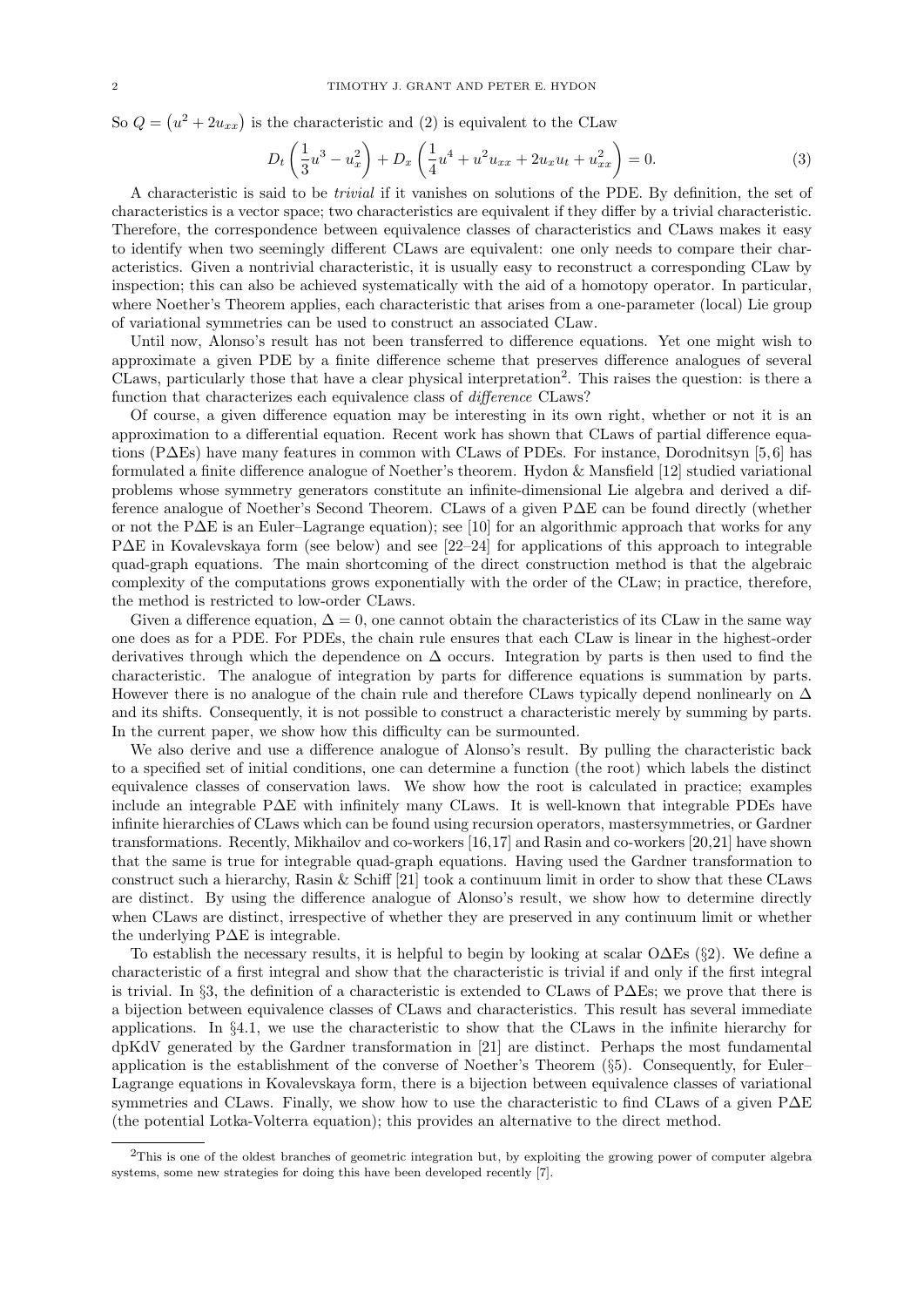#### 2. Scalar ordinary difference equations

Although the main focus of this paper is on P∆Es, it is instructive to look at scalar O∆Es first. The independent variable is  $n \in \mathbb{Z}$  and the dependent variable is  $u \in \mathbb{R}$ . It is convenient to regard n as a free variable and to denote the shifts of u from a fixed but unspecified n by  $u_i := u(n+i)$ . In order to evaluate first integrals on solutions of the O∆E, one must be able to eliminate the highest (or lowest) shift of u. Therefore, we restrict attention to *explicit* K<sup>th</sup>-order O $\Delta$ Es, which are of the form

$$
\Delta := u_K - \gamma(n, u_0, \dots, u_{K-1}) = 0, \qquad \frac{\partial \gamma}{\partial u_0} \neq 0, \qquad (4)
$$

The set of *initial conditions* is the set of values  $\mathbf{z} = \{n, u_0, \dots, u_{K-1}\}$  from which all  $u_i, i \geq K$ , can be calculated.

A first integral of (4) is a non-constant function,  $\phi(n, u_0, \ldots, u_{K-1})$ , that is constant on solutions. It is helpful to introduce the forward shift operator,  $S_n$ , and the identity operator, I, which are defined by

$$
S_n : (n, f(n), u_i) \mapsto (n + 1, f(n + 1), u_{i+1}), \qquad I : (n, f(n), u_i) \mapsto (n, f(n), u_i);
$$

here f is any function that is defined at n and  $n + 1$ . In terms of these operators,  $\phi$  is constant on solutions if and only if the following difference CLaw holds:

$$
(S_n - I)\phi = 0 \qquad \text{when } \Delta = 0. \tag{5}
$$

It is useful to refer to constant solutions of (5) as trivial first integrals, by analogy with trivial CLaws of the second kind. (Trivial CLaws of the first kind cannot occur when  $\phi$  depends only on  $n, u_0, \ldots, u_{K-1}$ .)

A nontrivial first integral must depend on  $u_{K-1}$ , otherwise  $(S_n-I)\phi$  does not depend on  $\Delta$  (in which case, the only way for  $\phi$  to be a first integral is to be identically constant). Therefore, the CLaw can be written as

$$
C(\mathbf{z}, \Delta) := \phi(n+1, u_1, \dots, u_{K-1}, \Delta + \gamma(n, u_0, \dots, u_{K-1})) - \phi(n, u_0, \dots, u_{K-1}),
$$
(6)

where  $C(\mathbf{z}, 0) = 0$ . We now use the Fundamental Theorem of Calculus to write the CLaw in the form

$$
C(\mathbf{z}, \Delta) = \int_{\lambda=0}^{1} \frac{d}{d\lambda} C(\mathbf{z}, \lambda \Delta) d\lambda
$$
  
=  $\Delta \int_{\lambda=0}^{1} \phi_{,K}(n+1, u_1, \dots, u_{K-1}, \lambda \Delta + \gamma(n, u_0, \dots, u_{K-1})) d\lambda.$ 

(Throughout this paper, the partial derivative of a function,  $f$ , with respect to its  $i<sup>th</sup>$  continuous argument is denoted by  $f_{i}$ ). By analogy with differential equations, we define the characteristic to be the multiplier

$$
Q(\mathbf{z}, \Delta) := \int_{\lambda=0}^{1} \frac{\partial C(\mathbf{z}, \lambda \Delta)}{\partial \lambda \Delta} d\lambda = \frac{(S_n \phi)|_{u_K = \Delta + \gamma} - (S_n \phi)|_{u_K = \gamma}}{\Delta}.
$$
 (7)

As with differential equations, a trivial characteristic is one that vanishes on solutions, so that  $Q(\mathbf{z}, 0) = 0$ .

A trivial first integral is a constant, so  $C(\mathbf{z}, \Delta) \equiv 0$ ; therefore any trivial first integral has a trivial characteristic. To show that any trivial characteristic corresponds to a trivial first integral, it is helpful to define the root of the characteristic to be the function

$$
\overline{Q}(\mathbf{z}) := \lim_{\mu \to 0} Q(\mathbf{z}, \mu \Delta) = \lim_{\mu \to 0} \frac{(S_n \phi)|_{u_K = \mu \Delta + \gamma} - (S_n \phi)|_{u_K = \gamma}}{\mu \Delta}
$$
  
=  $\phi_{,K}(n+1, u_1, \dots, u_{K-1}, \gamma(n, u_0, \dots, u_{K-1}));$  (8)

to do this, we require that  $S_n \phi$  is differentiable in its K<sup>th</sup> continuous argument at  $u_K = \gamma$ . If the characteristic is trivial, its root is zero, so

$$
0 = \phi_{,K}(n+1, u_1, \dots, u_{K-1}, \gamma(n, u_0, \dots, u_{K-1})).
$$
\n(9)

As  $\gamma_{1} \neq 0$ , there is only one way for (9) to be satisfied identically in  $u_{0}$ : the CLaw (6) cannot depend on  $\Delta$ , so  $\phi$  must be a trivial first integral.

Having dealt with the question of triviality, we now show how to reconstruct the first integral from the root. For clarity, we begin with a second-order example, but the same procedure applies in general. The O∆E

$$
\Delta := u_2 - \gamma(n, u_0, u_1) = 0, \qquad \gamma(n, u_0, u_1) = \frac{1}{4} \left( u_1 + 5u_0 + 3 \left\{ 1 + (u_1 + u_0)^2 \right\}^{1/2} \right), \tag{10}
$$

has a first integral

$$
\phi(n, u_0, u_1) = 2^{-n} \left( u_1 + u_0 + \left\{ 1 + (u_1 + u_0)^2 \right\}^{1/2} \right). \tag{11}
$$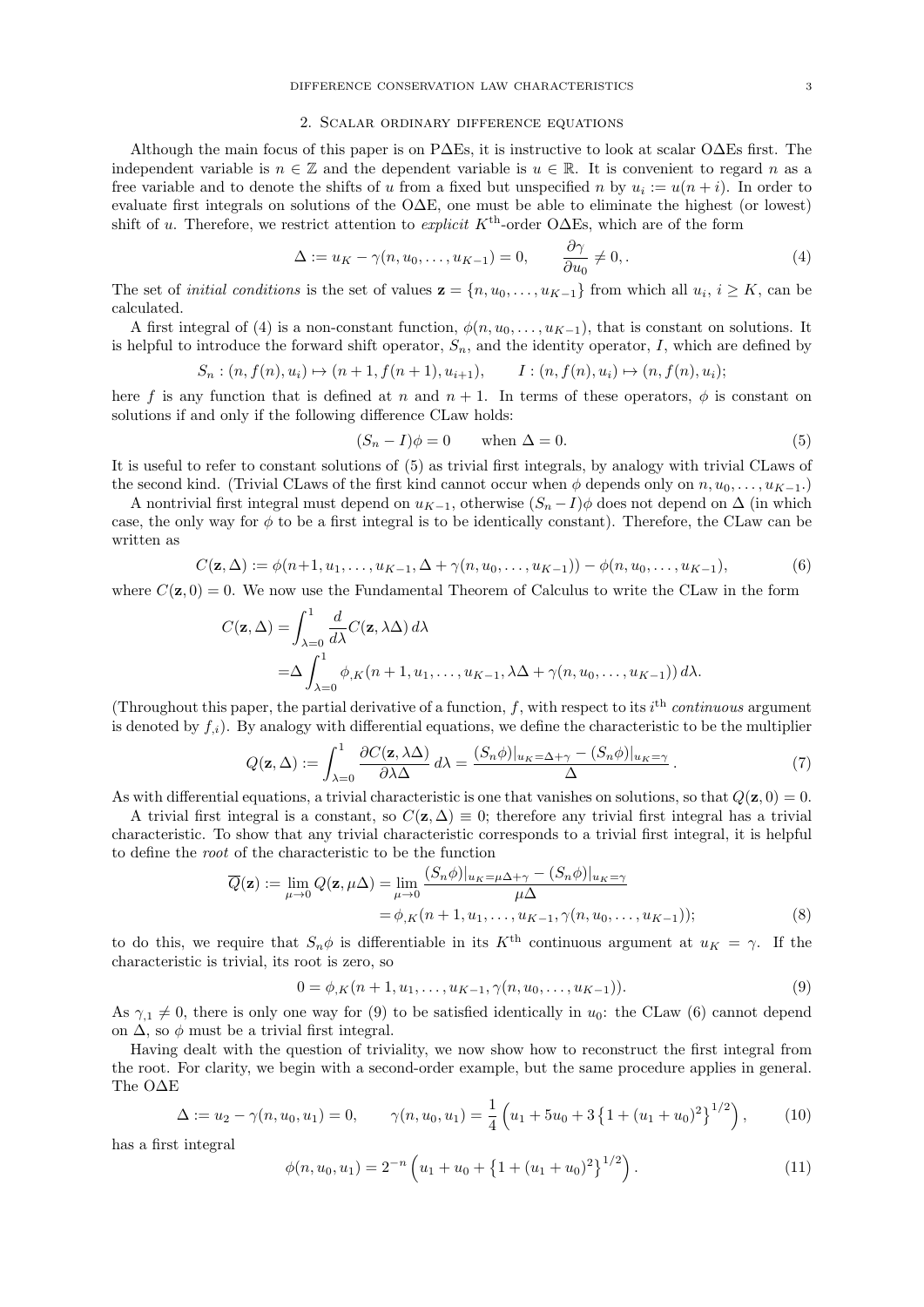Consequently, the characteristic is

$$
Q(\mathbf{z}, \Delta) = 2^{-(n+1)} \left( \Delta + \left\{ 1 + (\Delta + \gamma(n, u_0, u_1) + u_1)^2 \right\}^{1/2} - \left\{ 1 + (\gamma(n, u_0, u_1) + u_1)^2 \right\}^{1/2} \right) / \Delta,
$$

and so the root is

$$
\overline{Q}(\mathbf{z}) = 2^{-(n+1)} \left( 1 + \left\{ \gamma(n, u_0, u_1) + u_1 \right\} \left\{ 1 + \left( \gamma(n, u_0, u_1) + u_1 \right)^2 \right\}^{-1/2} \right) \tag{12}
$$

$$
=\frac{2^{2-n}\left(5+2(u_1+u_0)^2+2(u_1+u_0)\left\{1+(u_1+u_0)^2\right\}^{1/2}\right)}{25+16(u_1+u_0)^2}.
$$
\n(13)

To reconstruct the first integral from the root, one must reverse this process. First use the O∆E (10) to eliminate  $u_0$  from (13), obtaining (12). Now treat  $u_1$  and  $u_2$  as the continuous variables in (8), which amounts to

$$
\frac{\partial}{\partial u_2}\phi(n+1, u_1, u_2) = 2^{-(n+1)}\left(1 + (u_2 + u_1)\left\{1 + (u_2 + u_1)^2\right\}^{-1/2}\right).
$$

Solving this and then applying  $S_n^{-1}$  gives

=

$$
\phi(n, u_0, u_1) = 2^{-n} \left( u_1 + \left\{ 1 + (u_1 + u_0)^2 \right\}^{1/2} \right) + f(n, u_0),
$$

where  $f(n, u_0)$  is yet to be determined. The determining equation is (5), which amounts (after simplification) to

$$
f(n+1, u1) - f(n, u0) = 2^{-(n+1)}(u1 - 2u0).
$$
\n(14)

Differentiating this with respect to  $u_0$  gives

$$
f_{,1}(n, u_0) = 2^{-n},
$$

and so

$$
f(n, u_0) = 2^{-n}u_0 + g(n).
$$

Thus, (14) yields the O $\Delta E$ 

$$
g(n+1) - g(n) = 0.
$$

Consequently,  $g(n)$  is an (irrelevant) arbitrary constant, which can be set to zero without loss of generality. This completes the reconstruction of the first integral (11).

The process of reconstructing the first integral for a general scalar O∆Es is similar. For any first integral,  $\phi$ , of the K<sup>th</sup>-order O $\Delta E$  (4), the root is

$$
\overline{Q}(\mathbf{z}) := Q(\mathbf{z}, 0) = \phi_{,K}(n+1, u_1, \dots, u_{K-1}, \gamma(\mathbf{z})).
$$
\n(15)

Given a root, eliminate  $u_0$  in favour of  $u_K$  to obtain

$$
\overline{Q}(n, u_0(n, u_1, \dots, u_K), u_1, \dots, u_{K-1}) = \frac{\partial}{\partial u_K} \phi(n+1, u_1, \dots, u_{K-1}, u_K).
$$

Integrating this and applying  $S_n^{-1}$  yields

$$
\phi(n, u_0, \dots, u_{K-1}) = \int \overline{Q}(n-1, u_0, \dots, u_{K-1}) du_{K-1} + f(n, u_0, \dots, u_{K-2}).
$$

All that remains is to find f. Substitute  $\phi$  into (5) and simplify to obtain the determining equation for f. Differentiate this with respect to  $u_0$ , then integrate to obtain f up to an arbitrary function  $g(n, u_1, \ldots, u_{K-2})$ . Obtain the determining equation for g, apply  $S_n^{-1}$ , and repeat the whole process with  $S_n^{-1}g$  replacing f. Continue in the way until the remaining function to be determined depends on n only. The determining equation for this function (which we call  $h$ ) is of the form

$$
h(n+1) - h(n) = H(n),
$$

where  $H(n)$  is given. The solution is obtained by summation; this completes the reconstruction of the CLaw.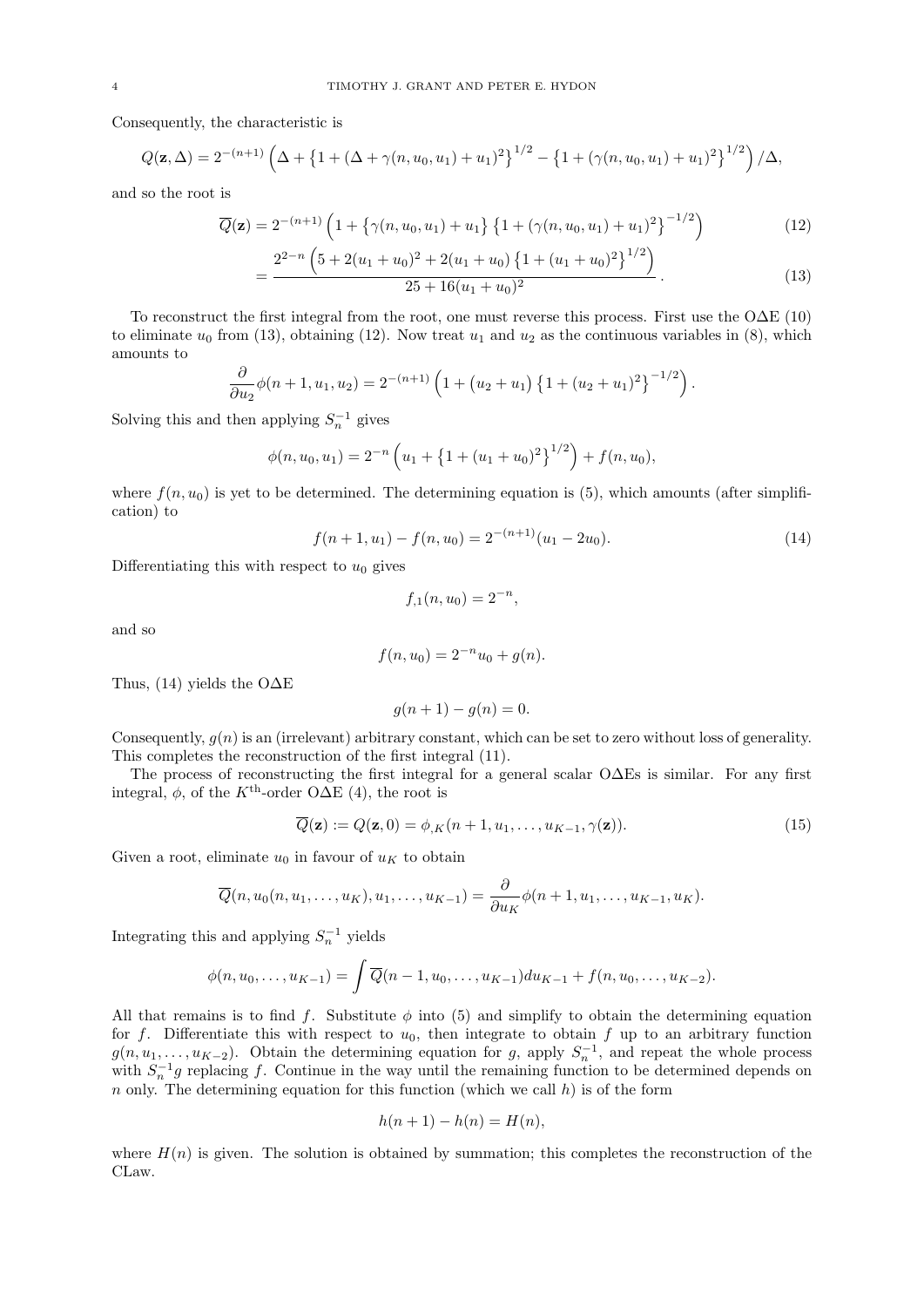

FIGURE 1. A P∆E in Kovalevskaya form:  $u_{30} = \omega(m, n, \mathbf{u_0}, \mathbf{u_1}, \mathbf{u_2})$ . The box encloses the values  $u_{ij}$  on which  $\omega$  depends; these are represented by crosses. The dashed lines represent the initial conditions that would be required to obtain all  $u_{ij}$  in the upper half-plane.

#### 3. Partial Difference Equations

We now generalize the ideas from the last section to scalar P $\Delta \text{Es}$  for  $u \in \mathbb{R}$  with two independent variables<sup>3</sup>  $\mathbf{n} = (m, n) \in \mathbb{Z}^2$ . Again, we regard the independent variables as being free; given  $(m, n)$ , let  $u_{ii} := u(m+i, n+j)$ . [The indices i and j may be negative: each minus sign in the subscript should be treated as being attached to the following digit. For instance,  $u_{1-1}$  denotes  $u(m + 1, n - 1)$ . The action of the shift and identity operators on  $(m, n)$  induces an action on every function  $f(m, n)$ , and in particular on  $u_{ij}$ , as follows:

$$
S_m: (m, n, f(m, n), u_{ij}) \mapsto (m + 1, n, f(m + 1, n), u_{(i+1)j}),
$$
  
\n
$$
S_n: (m, n, f(m, n), u_{ij}) \mapsto (m, n + 1, f(m, n + 1), u_{i(j+1)}),
$$
  
\n
$$
I: (m, n, f(m, n), u_{ij}) \mapsto (m, n, f(m, n), u_{ij}).
$$

A P∆E is written as

$$
\Delta(m, n, [u]) = 0,\t\t(16)
$$

where [·] denotes the argument · and a finite number of its shifts.

A CLaw of a P $\Delta E$  is a divergence expression<sup>4</sup> that vanishes on solutions of the PDE:

Div**F** := 
$$
(S_m - I)F + (S_n - I)G = 0
$$
 when  $[\Delta] = 0$ . (17)

The functions  $F := F(m, n, [u])$  and  $G := G(m, n, [u])$  are the densities of the CLaw. In the same way as for PDEs, a CLaw of a P∆E is trivial if and only if it is a linear combination of the following two kinds of trivial CLaws.

First kind: F| $_{[\Delta]=0} = 0$ . The densities vanish on solutions, so we call these *trivial densities*. **Second kind:** Div $\mathbf{F} \equiv 0$ , without reference to the equation  $\Delta = 0$  and its shifts. This occurs if there exists a function H such that  $F = (S_n - I)H$  and  $G = -(S_m - I)H$ .

3.1. Kovalevskaya Form. A crucial step in dealing with first integrals is to replace  $u_K$  by  $\Delta + \gamma$ . We can do something similar for a Kth-order P $\Delta E$  (16) if it is in Kovalevskaya form<sup>5</sup>,

$$
\Delta := u_{K0} - \omega(m, n, \mathbf{u_0}, \mathbf{u_1}, \dots, \mathbf{u_{K-1}}) = 0,
$$
\n(18)

where  $\mathbf{u_i} = \{u_{ij} : j \in \mathbb{Z}\}\$  and there exists j such that  $\partial \omega / \partial u_{0j} \neq 0$ . A schematic example of a 2-D scalar P∆E in Kovalevskaya form is shown in Figure 1. Let  $\mathbf{z} = \{m, n, \mathbf{u_0}, \mathbf{u_1}, \dots, \mathbf{u_{K-1}}\}$  be the (minimal) initial conditions from which shifts of (18) can be used to find any point of the form  $u_{ij}$  for  $l \geq K$ . The function  $\omega := \omega(\mathbf{z})$  depends on a finite subset of these points. It is convenient to denote shifts of  $\omega$  by  $\omega_{ij} := S_m^i S_n^j \omega.$ 

A scalar P∆E with two independent variables is explicit if it can be transformed into Kovalevskaya form by an admissible change of independent variables, that is, by a bijective linear map from  $\mathbb{Z}^2$  to itself. The new independent variables are

$$
\begin{pmatrix} \tilde{m} \\ \tilde{n} \end{pmatrix} = A \begin{pmatrix} m \\ n \end{pmatrix} + \mathbf{b} \quad \text{where } A \in GL(2, \mathbb{Z}), \text{ det}(A) = \pm 1, \text{ and } \mathbf{b} \in \mathbb{Z}^2.
$$
 (19)

<sup>3</sup>The corresponding results for systems of difference equations with arbitrarily many independent variables are obtained mutatis mutandis; see [7].

<sup>&</sup>lt;sup>4</sup>For differential equations on  $\mathbb{R}^N$  and difference equations on  $\mathbb{Z}^N$ , the set of divergence expressions is the kernel of the Euler–Lagrange operator [13].

<sup>&</sup>lt;sup>5</sup>For a given PDE in Kovalevskaya form, any equation that holds on solutions of the PDE can be pulled back to an identity on the initial conditions; with the above definition, the same is true for P∆Es.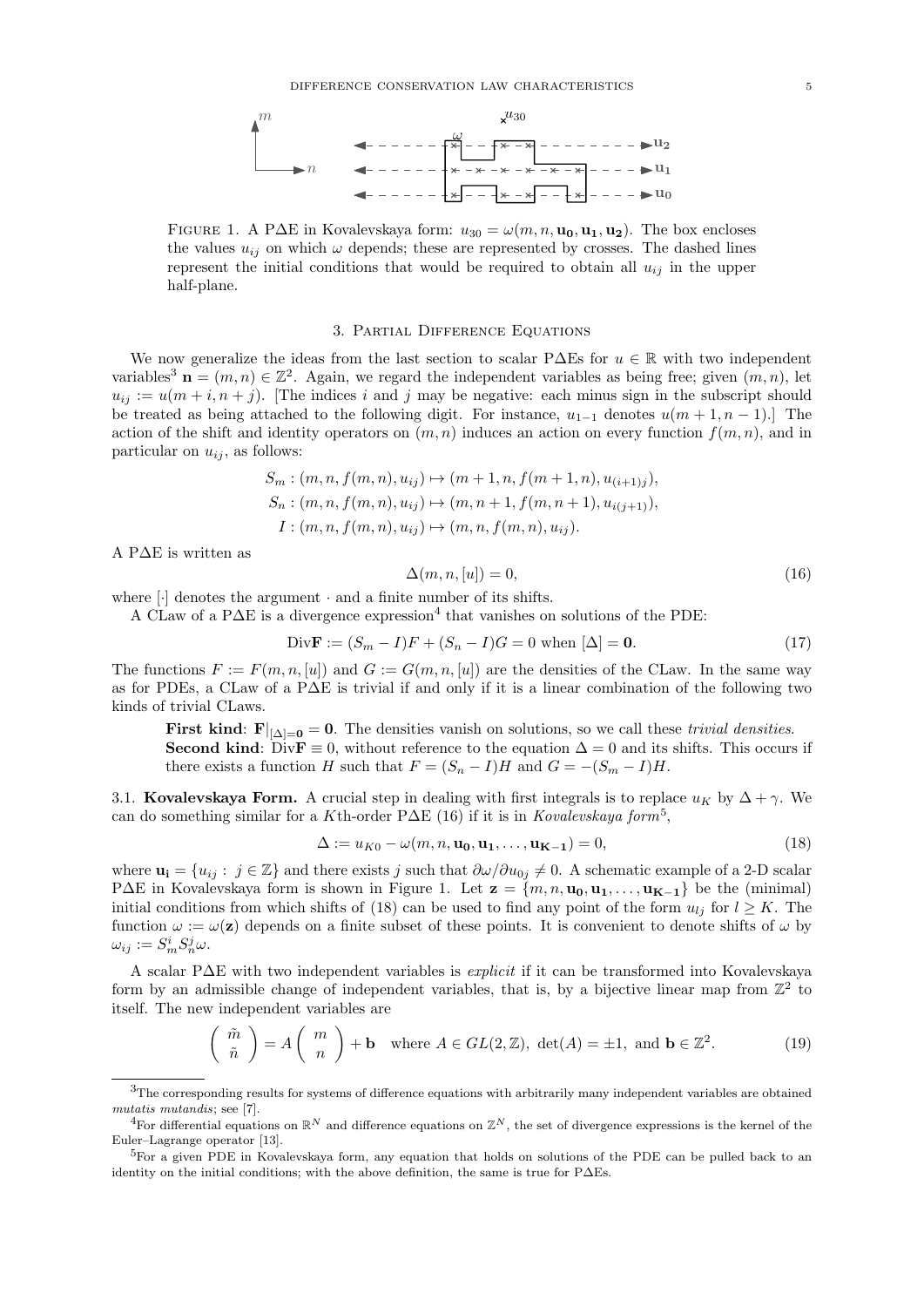

Figure 2. Transformation of a quad-graph equation into Kovalevskaya form. The dashed lines show the initial conditions that would be required to determine all  $u_{ij}$ (respectively  $\tilde{u}_{ij}$ ) in the upper-right (respectively upper) half-plane.

Although the value of the u at each point is unchanged, the coordinates of the point have changed, so it is helpful to define

$$
\tilde{u}(\tilde{m}, \tilde{n}) := u(m(\tilde{m}, \tilde{n}), n(\tilde{m}, \tilde{n})).
$$
\n(20)

Now fix  $(m, n)$ ; using the shorthand  $u_{ij} = u(m + i, n + j)$  and setting  $\tilde{u}_{00} = u_{00}$ , we obtain

 $u_{ij} = S_m^i S_n^j u_{00} = \tilde{u}(\tilde{m}(m+i, n+j), \tilde{n}(m+i, n+j)) = \tilde{u}_{\{\tilde{m}(m+i, n+j) - \tilde{m}(m,n)\}\{\tilde{n}(m+i, n+j) - \tilde{n}(m,n)\}}.$ For instance, the shear

$$
A = \begin{pmatrix} 1 & 1 \\ 0 & 1 \end{pmatrix}, \quad \mathbf{b} = \begin{pmatrix} 0 \\ 0 \end{pmatrix}
$$
 (21)

transforms any quad-graph equation,

 $u_{11} = \omega(m, n, u_{00}, u_{10}, u_{01}),$ 

into the Kovalevskaya form

 $\tilde{u}_{21} = \omega(m(\tilde{m}, \tilde{n}), n(\tilde{m}, \tilde{n}), \tilde{u}_{00}, \tilde{u}_{10}, \tilde{u}_{11}).$ 

In particular, the dpKdV equation (**H1** in the ABS classification [1]),

$$
u_{11} = u_{00} + \frac{\beta - \alpha}{u_{10} - u_{01}},
$$
\n(22)

is transformed into

$$
\tilde{u}_{21} = \tilde{u}_{00} + \frac{\beta - \alpha}{\tilde{u}_{10} - \tilde{u}_{11}}.
$$
\n(23)

**Lemma 3.1.** When an explicit scalar P∆E is transformed according to (19) and (20), there is a bijective correspondence between equivalence classes of CLaws of the original P∆E and the transformed P∆E.

Proof. The transformation is of the form

$$
\begin{pmatrix} \tilde{m} \\ \tilde{n} \end{pmatrix} = \begin{pmatrix} a & b \\ c & d \end{pmatrix} \begin{pmatrix} m \\ n \end{pmatrix} + \begin{pmatrix} e \\ f \end{pmatrix}, \quad ad - bc = \pm 1, \quad a, b, c, d, e, f \in \mathbb{Z},
$$

so the effect of the original shift operators on the transformed independent variables is

$$
S_m \tilde{m} = a(m+1) + bn + e = \tilde{m} + a, \quad S_m \tilde{n} = c(m+1) + dn + f = \tilde{n} + c,
$$

$$
S_n \tilde{m} = am + b(n+1) + e = \tilde{m} + b, \quad S_n \tilde{n} = cm + d(n+1) + f = \tilde{n} + d.
$$

Thus

$$
S_m = S_{\tilde{m}}^a S_{\tilde{n}}^c, \quad S_n = S_{\tilde{m}}^b S_{\tilde{n}}^d.
$$

Therefore given a CLaw with densities  $F$  and  $G$ ,

$$
(S_m - I)F + (S_n - I)G = (S_{\tilde{m}}^a S_{\tilde{n}}^c - I)\tilde{F} + (S_{\tilde{m}}^b S_{\tilde{n}}^d - I)\tilde{G}
$$
  
=  $\left\{ (S_{\tilde{m}}^a - I)\tilde{F} + (S_{\tilde{m}}^b - I)\tilde{G} \right\} + \left\{ (S_{\tilde{n}}^c - I)S_{\tilde{m}}^a \tilde{F} + (S_{\tilde{n}}^d - I)S_{\tilde{m}}^b \tilde{G} \right\}$   
=  $(S_{\tilde{m}} - I)\tilde{F} + (S_{\tilde{n}} - I)\hat{G},$  (24)

where  $\tilde{F}$  and  $\tilde{G}$  denote the densities in terms of the transformed variables and the last equality is obtained by factorizing each expression in braces. If the original CLaw is trivial of the second kind then it vanishes identically, so the transformed CLaw must also vanish identically. If the original densities  $F$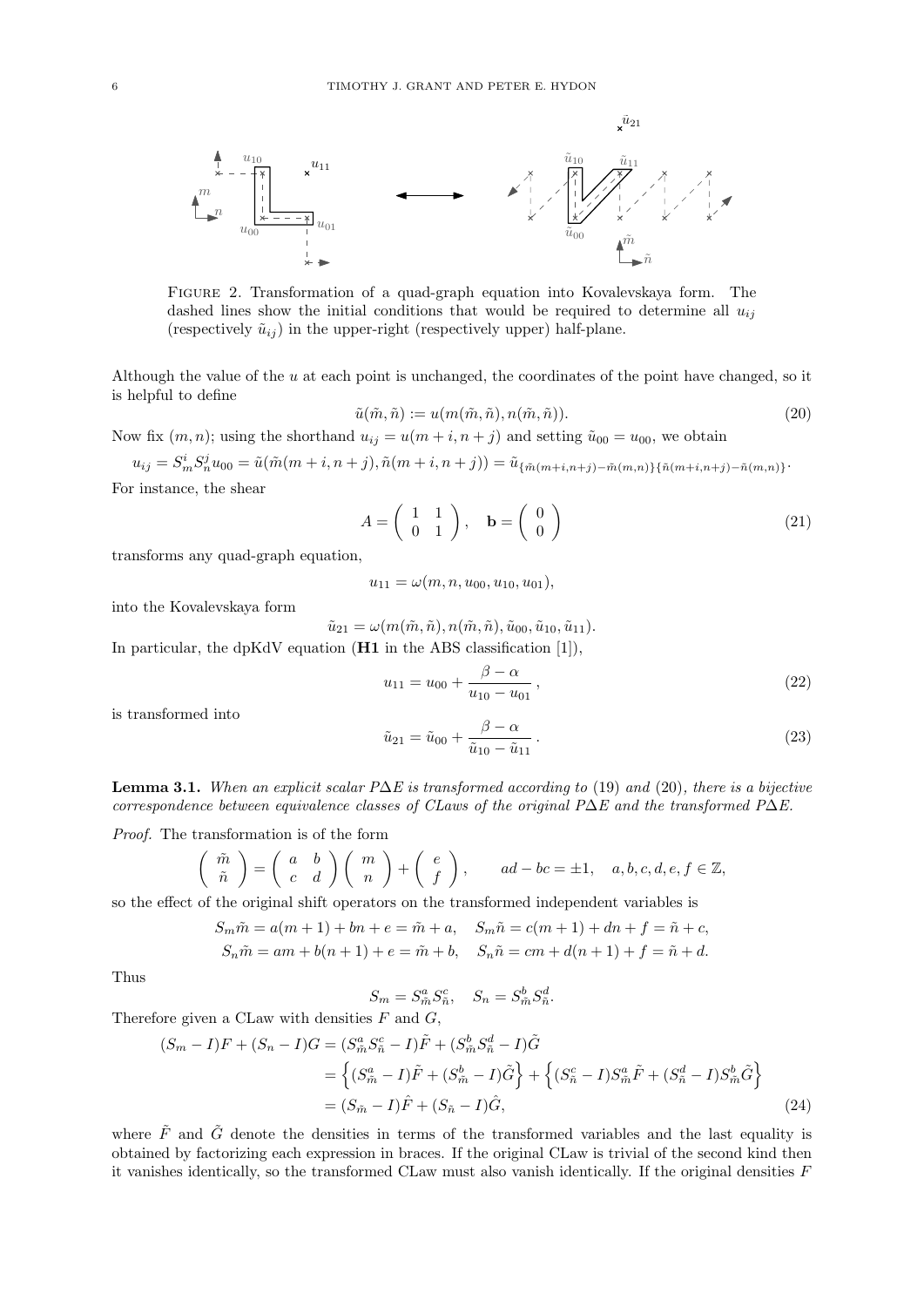Table 1. Densities for the three and five point CLaws of transformed dpKdV

$$
\hat{F}_1 = (-1)^m (2 u_{00}(u_{11} - u_{10}) + \alpha - \beta)
$$
\n
$$
\hat{G}_1 = (-1)^m (2 u_{10} (u_{0-1} + \frac{\beta - \alpha}{u_{1-1} - u_{10}}) - \alpha)
$$
\n
$$
\hat{F}_2 = (u_{00} - u_{10}) (u_{00} u_{10} - \alpha) - (u_{00} - u_{11}) (u_{00} u_{11} - \beta)
$$
\n
$$
\hat{G}_2 = (u_{10} - u_{0-1} - \frac{\beta - \alpha}{u_{1-1} - u_{10}}) (u_{10} (u_{0-1} + \frac{\beta - \alpha}{u_{1-1} - u_{10}}) - \alpha)
$$
\n
$$
\hat{F}_3 = (-1)^m (u_{00} (u_{11} - u_{10}) (u_{00} + u_{10} + u_{11}) + \alpha (u_{00} + u_{10}) - \beta (u_{00} + u_{11}))
$$
\n
$$
\hat{G}_3 = (-1)^m (u_{10} + u_{0-1} + \frac{\beta - \alpha}{u_{1-1} - u_{10}}) (u_{10} (u_{0-1} + \frac{\beta - \alpha}{u_{1-1} - u_{10}}) - \alpha)
$$
\n
$$
\hat{F}_4 = (-1)^{m+1} (2 u_{00}^2 (u_{10}^2 - u_{11}^2) + 4 u_{00} (\beta u_{11} - \alpha u_{10}) + \alpha^2 - \beta^2)
$$
\n
$$
\hat{G}_4 = (-1)^m (2 u_{10}^2 (u_{0-1} + \frac{\beta - \alpha}{u_{1-1} - u_{10}})^2 - 4 \alpha u_{10} (u_{0-1} + \frac{\beta - \alpha}{u_{1-1} - u_{10}}) + \alpha^2)
$$
\n
$$
\hat{F}_5 = -\ln \left(\frac{\beta - \alpha}{u_{10} - u_{11}}\right) + \ln (u_{0-1} - u_{00} + \frac{\beta - \alpha}{u_{1-1} - u_{10}})
$$
\n
$$
\hat{G}_5 = \ln (u_{1-1} - u_{10} + (\beta - \alpha) (u_{0-2} - u_{0-1} + \frac{\beta - \alpha}{u
$$

and G are trivial then so are  $\tilde{F}$  and  $\tilde{G}$ ; consequently, the new densities  $\hat{F}$  and  $\hat{G}$  will also be trivial. As the transformation is invertible, the converse is also true, which completes the proof.  $\Box$ 

For example, when a quad-graph equation is transformed by (21), the transformed equation has CLaws with the densities

$$
\hat{F} = \tilde{F} + \tilde{G}, \quad \hat{G} = S_{\tilde{m}}\tilde{G}.
$$
\n(25)

To transform back to the quad-graph, use

$$
\left(\begin{array}{c} m \\ n \end{array}\right) = \left(\begin{array}{cc} 1 & -1 \\ 0 & 1 \end{array}\right) \left(\begin{array}{c} \tilde{m} \\ \tilde{n} \end{array}\right). \tag{26}
$$

Then the densities for the CLaws are

$$
F = \hat{F} - S_m^{-1}\hat{G}, \quad G = S_m^{-1}\hat{G}.
$$
 (27)

Generally speaking, the new densities will depend on variables other than the transformed initial conditions; however, the difference equation can be used to pull them back to expressions that depend only on the transformed initial conditions.

For later use, the dpKdV equation has four three-point and three five-point CLaws [24]; the transformed equation (23) has corresponding CLaws whose densities are listed in Table 1 (where the tildes have been dropped to prevent clutter).

3.2. The characteristic. The characteristic of a given CLaw of a P∆E in Kovalevskaya form (18) is defined as follows. Any  $u_{ij}$  may be written in terms of the initial conditions, z, and [ $\Delta$ ]. Given a differentiable function,  $C(\mathbf{z}, [\Delta])$ , that satisfies  $C(\mathbf{z}, [0]) = 0$ , the Fundamental Theorem of Calculus yields

$$
C(\mathbf{z}, [\Delta]) = \int_{\lambda=0}^{1} \frac{d}{d\lambda} C(\mathbf{z}, [\lambda \Delta]) d\lambda = \int_{\lambda=0}^{1} \sum_{i,j} (S_m^i S_n^j \Delta) \frac{\partial C(\mathbf{z}, [\lambda \Delta])}{\partial (S_m^i S_n^j \lambda \Delta)} d\lambda.
$$

Summing by parts gives

$$
C(\mathbf{z}, [\Delta]) = \Delta \int_{\lambda=0}^{1} \left\{ E_{\Delta} \left( C(\mathbf{z}, [\Delta]) \right) \right\} \big|_{\Delta \mapsto \lambda \Delta} d\lambda + \text{Div}\mathbf{F},
$$
\n(28)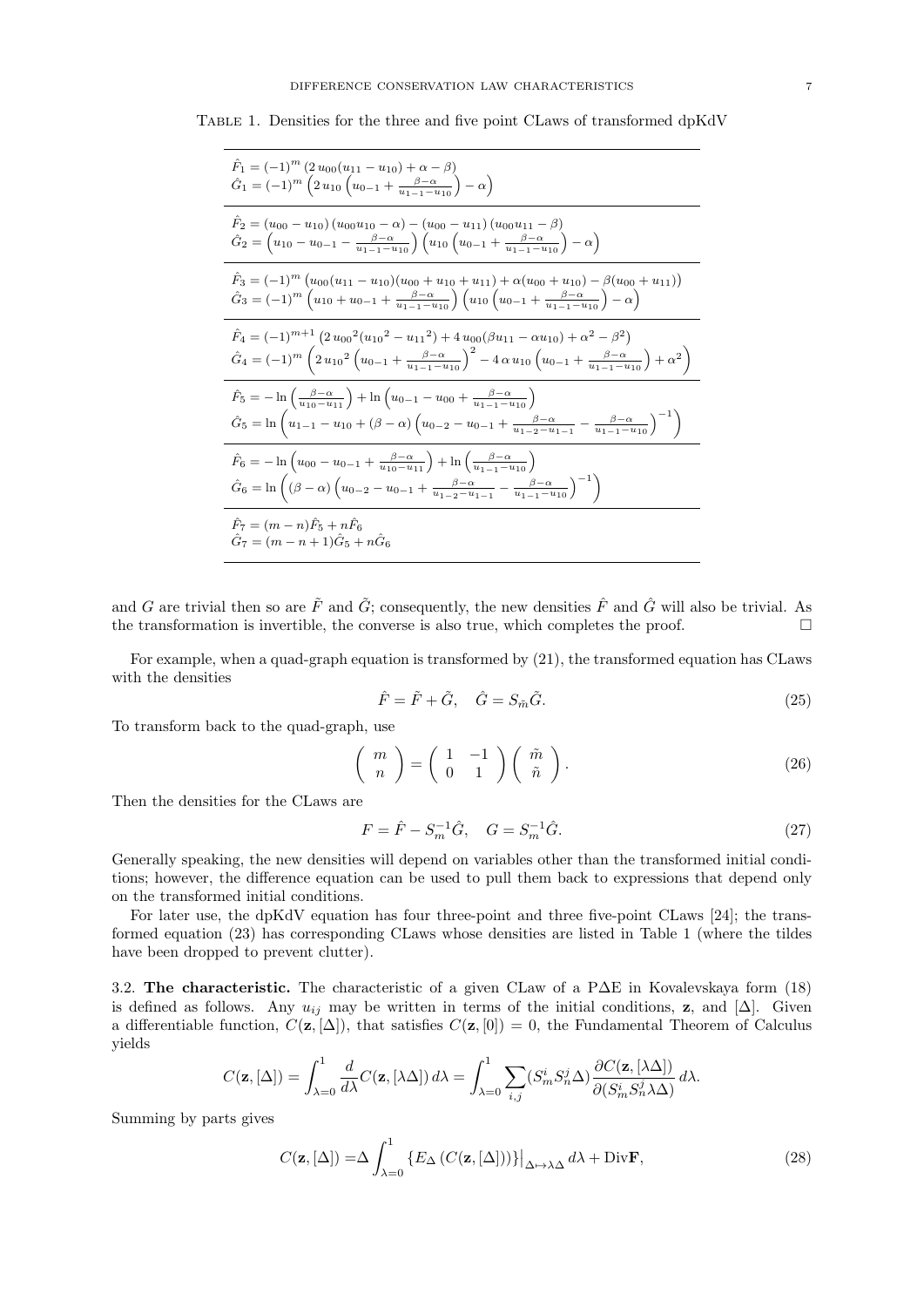where  $E_{\Delta}$  is the difference Euler–Lagrange operator that corresponds to variations in  $\Delta$ ,

$$
E_{\Delta}(C(\mathbf{z}, [\Delta])) := \sum_{i,j} S_m^{-i} S_n^{-j} \frac{\partial C(\mathbf{z}, [\Delta])}{\partial (S_m^i S_n^j \Delta)},
$$
\n(29)

and where F has two components, each of which vanishes on solutions of the P∆E. (The generalization to P∆Es with more than two independent variables is obvious.) If, in addition,  $C(\mathbf{z}, \Delta)$  is a divergence expression (so that it is a CLaw) then, by subtracting the trivial CLaw DivF from both sides of (28), one obtains the equivalent CLaw

$$
\tilde{C}(\mathbf{z},[\Delta])=C(\mathbf{z},[\Delta])-\text{Div}\mathbf{F}=Q(\mathbf{z},[\Delta])\cdot\Delta
$$

where

$$
Q(\mathbf{z}, [\Delta]) := \int_{\lambda=0}^{1} \left\{ (E_{\Delta}(C(\mathbf{z}, [\Delta]))) \} \Big|_{\Delta \mapsto \lambda \Delta} d\lambda. \right\} \tag{30}
$$

,

The function Q is a multiplier of the difference equation, so to be consistent with the continuous case and [15], it is defined to be the characteristic of the CLaw.

Just as for O $\Delta$ Es, a trivial characteristic is one that vanishes on solutions, so  $Q(\mathbf{z}, [0]) = 0$ . To factor out trivial characteristics, we define the root of Q to be

$$
\overline{Q}(\mathbf{z}) := \lim_{\mu \to 0} Q(\mathbf{z}, [\mu \Delta]) = \lim_{\mu \to 0} \int_{\lambda = 0}^{1} \left\{ E_{\mu \Delta} (C(\mathbf{z}, [\mu \Delta])) \right\} \Big|_{\Delta \mapsto \lambda \Delta} d\lambda = \left\{ E_{\Delta} (C(\mathbf{z}, [\Delta])) \right\} \Big|_{[\Delta] = 0}.
$$
 (31)

For PDEs, the characteristic of a CLaw is trivial if and only if the CLaw is trivial. We will now show that, with our definition of the characteristic (30), the same is true for P∆Es in Kovalevskaya form. Hence, we need to prove that a CLaw is trivial if and only if  $\overline{Q}(\mathbf{z}) = 0$ .

3.3. A trivial CLaw implies a trivial characteristic. A trivial CLaw of the second kind (DivF  $\equiv$  0) vanishes identically, so the proof is immediate. However the first kind of triviality takes the form **. To deal with this we use the identity** 

$$
E_{\Delta} (\text{Div}\mathbf{F}(\mathbf{z}, [\Delta])) = E_{\Delta} ((S_m - I) (F(\mathbf{z}, [\Delta]) - F(\mathbf{z}, [0])) + (S_n - I) (G(\mathbf{z}, [\Delta]) - G(\mathbf{z}, [0])) )
$$
  
\n
$$
= \sum_{i,j} S_m^{-i} S_n^{-j} \left( \sum_k \frac{\partial S_m z_k}{\partial (S_m^i S_n^j \Delta)} \cdot S_m \frac{\partial \{ F(\mathbf{z}, [\Delta]) - F(\mathbf{z}, [0]) \}}{\partial z_k} \right) - \sum_{i,j} S_m^{-i} S_n^{-j} \left( \frac{\partial F(\mathbf{z}, [\Delta])}{\partial S_m^i S_n^j \Delta^l} + \frac{\partial G(\mathbf{z}, [\Delta])}{\partial (S_m^i S_n^j \Delta)} \right)
$$
  
\n
$$
+ \sum_{i,j} S_m^{-i} S_n^{-j} \left( \sum_{l,k} \frac{\partial S_m S_m^l S_n^k \Delta}{\partial S_m^i S_n^j \Delta} \cdot S_m \frac{\partial F(\mathbf{z}, [\Delta])}{\partial S_m^l S_n^k \Delta} + \frac{\partial S_n S_m^l S_n^k \Delta}{\partial S_m^i S_n^j \Delta} \cdot S_n \frac{\partial G(\mathbf{z}, [\Delta])}{\partial S_m^l S_n^k \Delta} \right), \tag{32}
$$

where  $z_k \in \mathbf{z}$  and we have used the fact that (for equations in Kovalevskaya form)  $S_n z_k \in \mathbf{z}$ . The identity

$$
\sum_{i,j,k,l} S_m^{-i} S_n^{-j} \left( \frac{\partial S_m S_m^l S_n^k \Delta}{\partial S_m^i S_n^j \Delta} \cdot S_m \frac{\partial F(\mathbf{z}, [\Delta])}{\partial S_m^l S_n^k \Delta} \right) = \sum_{k,l} S_m^{-1} S_m^{-l} S_n^{-k} S_m \frac{\partial F(\mathbf{z}, [\Delta])}{\partial S_m^l S_n^k \Delta}
$$

together with a similar identity for the  $G$  term, simplifies  $(32)$  to

$$
E_{\Delta}(\text{Div}\mathbf{F}(\mathbf{z}, [\Delta])) = \sum_{i,j,k} S_m^{-i} S_n^{-j} \left( \frac{\partial S_m z_k}{\partial S_m^i S_n^j \Delta} \cdot S_m \frac{\partial}{\partial z_k} \left( F(\mathbf{z}, [\Delta]) - F(\mathbf{z}, [0]) \right) \right).
$$

From this, it immediately follows that

$$
\left\{ E_{\Delta} \left( \text{Div}\mathbf{F}(\mathbf{z}, [\Delta]) \right) \right\} \Big|_{[\Delta]=\mathbf{0}} = 0,
$$

so the root is zero.

3.4. A trivial characteristic implies a trivial CLaw. Having proved that the characteristic of a trivial CLaw is a trivial characteristic, it is now clear that trivial densities may be added to the densities of any CLaw without affecting the root. In particular, the components of  $\mathbf{F}(\mathbf{z}, [\Delta]) - \mathbf{F}(\mathbf{z}, [0])$  are trivial densities, so any explicit dependence on  $[\Delta]$  in the densities can be removed. Therefore, we now assume that the densities of any particular CLaw for (18) do not depend explicitly on  $[\Delta]$ ; with this assumption, only the second kind of triviality can occur. Consequently, the CLaw has densities of the form

$$
F := F(m, n, \mathbf{u_0}, \dots, \mathbf{u_{K-1}}), \quad \text{and} \quad G := G(m, n, \mathbf{u_0}, \dots, \mathbf{u_{K-1}}).
$$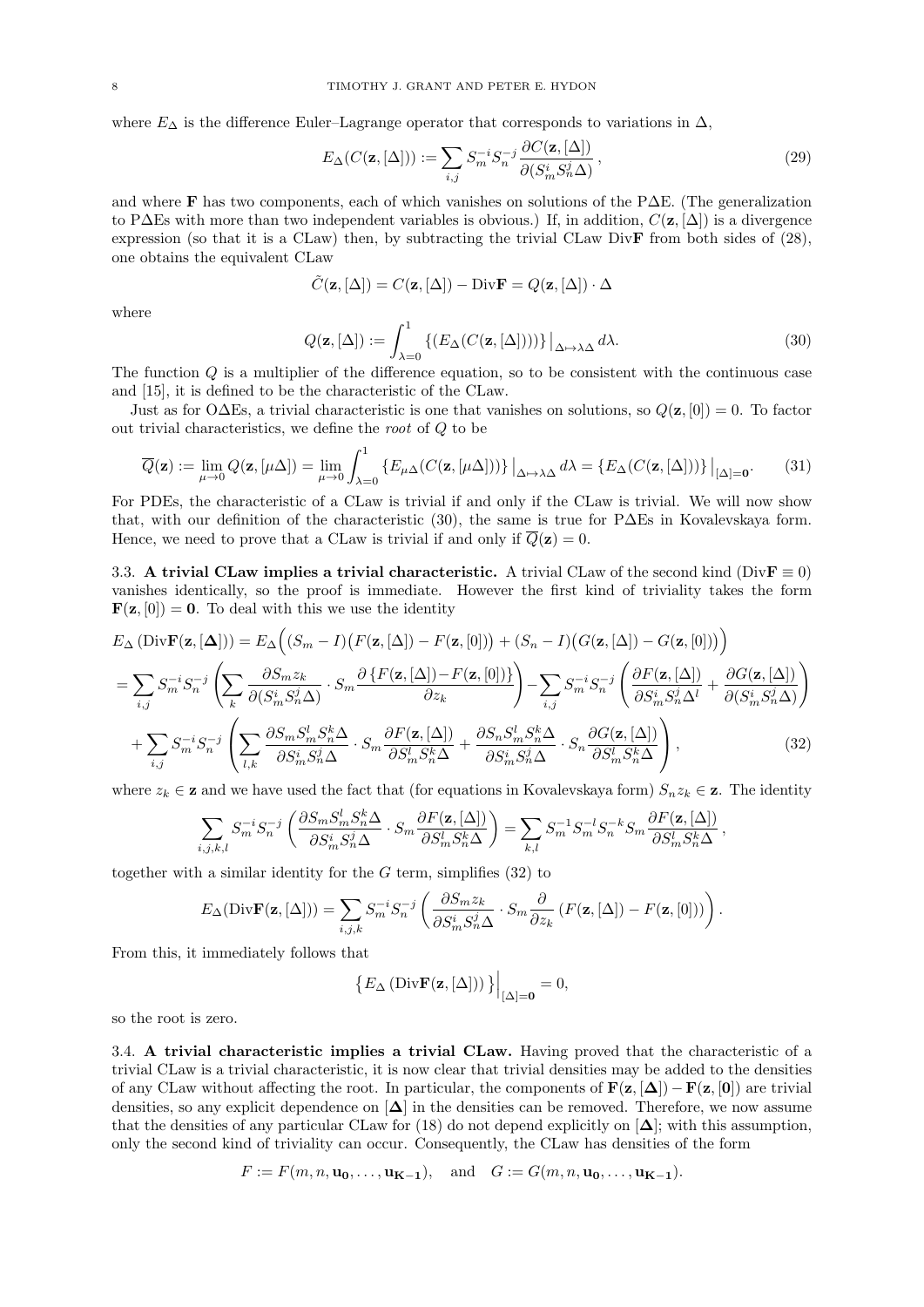

Figure 3. A graphical representation of the terms in the characteristic for a scalar P∆E with two independent variables. The solid black box encloses points on which  $S_mF$  depends and the dash-dot box encloses points on which  $S_n^{-R}S_mF$  depends. The dashed boxes enclose points on which  $\omega_{0-R}$ ,  $\omega_{00}$  and  $\omega_{0R}$  depend.

Clearly,  $S_nG$  does not depend on  $\mathbf{u}_\mathbf{K}$ , so the root is

$$
\overline{Q} = \sum_{j=0}^{R} S_n^{-j} \frac{\partial}{\partial S_n^j \Delta} F(m+1, n, \mathbf{u_1}, \dots, \mathbf{u_{K-1}}, [S_n^j \Delta + \omega_{0j}]) \Big|_{[\Delta]=0}.
$$

Here we have assumed that F depends on  $\{u_{K-1,j}, j=0,\ldots,R\}$  and on no other  $u_{K-1,j}$ ; there always exists an  $R \geq 0$  for which this assumption is valid, as we have the freedom to select the starting-point  $(m, n)$  relative to which all  $u_{ij}$  are compared. The shifts of  $S_mF$  on which  $\overline{Q}$  depends are shown in Figure 3; here and henceforth (for brevity), we refer to the values  $u_{ij}$  that occur in any expression as 'points' on which the expression depends.

Let  $u_{0L}$  be the leftmost point in  $\mathbf{u}_0$  on which  $\omega = \omega_{00}$  depends. Then

$$
\frac{\partial \omega_{0j}}{\partial u_{0(L+j)}} \neq 0, \quad j \in \mathbb{Z}; \qquad \frac{\partial \omega_{0i}}{\partial u_{0(L+j)}} = 0, \quad i > j \quad i, j \in \mathbb{Z}.
$$

On solutions of the P $\Delta E$ , each point  $u_{0(L+j)}$  (such as the square points in Figure 3) may be replaced by  $\omega_{0j}$  (represented by the discs in Figure 3) as an independent variable in  $\overline{Q}$ , because the determinant of the Jacobian  $\frac{\partial(\omega_{0-R},...,\omega_{0R})}{\partial(u_{0(L-R)},...,u_{0(L+R)})}$  is nonzero. Therefore

$$
\overline{Q} = \sum_{j=0}^{R} S_n^{-j} \frac{\partial}{\partial \omega_{0j}} F(m+1, n, \mathbf{u_1}, \dots, \mathbf{u_{K-1}}, [\omega_{0j}]) =: E_{\omega}(S_m F). \tag{33}
$$

This is a restricted difference Euler operator corresponding to variations in  $\omega$ ; in effect, it treats m and the  $u_i$  terms as parameters. The kernel of this operator is made up of total divergences of the form  $(S_n - I)H$ , and functions of z\u<sub>0</sub> only (see Lemma 3.2 below). Thus if the characteristic is zero on solutions of the P∆E then

$$
F(m+1, n, \mathbf{u_1}, \dots, \mathbf{u_{K-1}}, [\omega_{0j}]) = (S_n - I)H(m+1, n, \mathbf{u_1}, \dots, \mathbf{u_{K-1}}, [\omega_{0j}]) + f(m+1, n, \mathbf{u_1}, \dots, \mathbf{u_{K-1}}),
$$

for some f, and so

$$
F(\mathbf{z}) = (S_n - I)H(m, n, \mathbf{u_0}, \dots, \mathbf{u_{K-2}}, [u_{(K-1)j}]) + f(m, n, \mathbf{u_0}, \dots, \mathbf{u_{K-2}}).
$$

Adding the trivial CLaw

$$
F_T = -(S_n - I)H, \t G_T = (S_m - I)H,
$$
\t(34)

to the original densities gives the equivalent densities

$$
\tilde{F} = f(m, n, \mathbf{u_0}, \dots, \mathbf{u_{K-2}}), \quad \tilde{G} = G + (S_m - I)H.
$$

The  $\tilde{G}$  density may contain  $\Delta$  terms, but these can be removed by adding a trivial density. Thus the divergence expression for these densities cannot contain any ∆ terms, so in order for it to be a CLaw it must vanish identically and is thus trivial.

The following lemma identifies the kernel of the restricted Euler operator; part of the proof will be used in §6 to enable us to reconstruct a CLaw from its root.

**Lemma 3.2.** The kernel of  $E_{\omega}$  consists of sums of functions that are independent of  $\omega$  and its shifts, together with total divergences in the n direction.

*Proof.* In the following, we use the notation  $\mathbf{u} = \{u_{ij} : 1 \le i \le K - 1\}$  and

$$
\omega_{\lambda} := \lambda \omega_{00} + (1 - \lambda) g(m, n, \mathbf{u}),
$$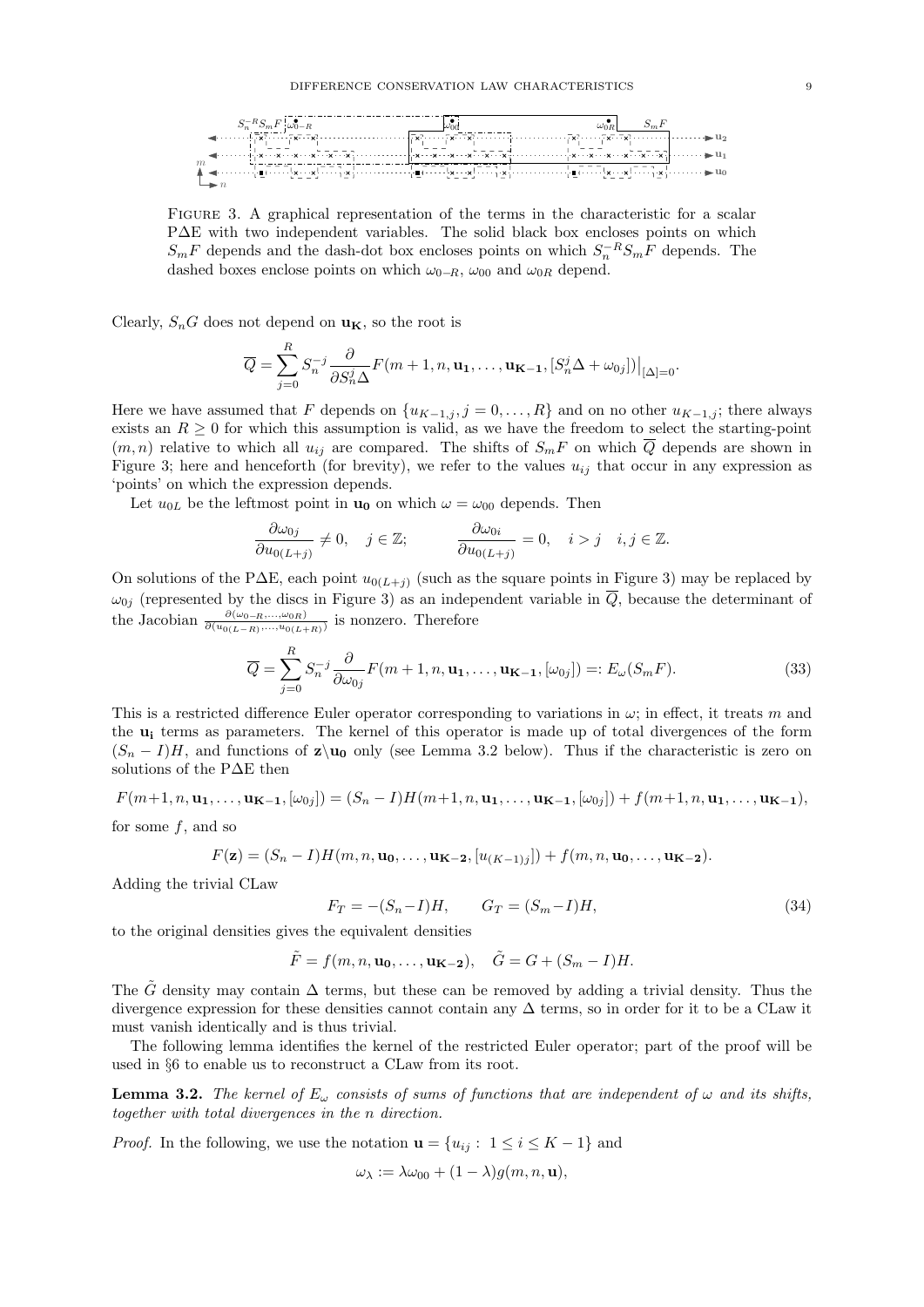Table 2. Roots of the transformed dpKdV equation

$$
\overline{Q}_{1} = 2(-1)^{m+1} (u_{11} - u_{10})
$$
\n
$$
\overline{Q}_{2} = (u_{11} - u_{10})(u_{11} + u_{10} - 2\omega_{00}) + \alpha - \beta
$$
\n
$$
\overline{Q}_{3} = (-1)^{m} ((u_{10} - u_{11})(u_{11} + u_{10} + 2\omega_{00}) + \alpha - \beta)
$$
\n
$$
\overline{Q}_{4} = 4(-1)^{m} (\omega_{00}(u_{10}^{2} - u_{11}^{2}) + \alpha u_{11} - \beta u_{10})
$$
\n
$$
\overline{Q}_{5} = (\beta - \alpha) (\omega_{0-1} - \omega_{00})^{-2} (u_{10} - u_{11} + \frac{\beta - \alpha}{\omega_{0-1} - \omega_{00}})^{-1} - (\beta - \alpha) (\omega_{00} - \omega_{01})^{-2} (u_{11} - u_{12} + \frac{\beta - \alpha}{\omega_{00} - \omega_{01}})^{-1}
$$
\n
$$
+ (\omega_{00} - \omega_{01})^{-1} - (\omega_{0-1} - \omega_{00})^{-1}
$$
\n
$$
\overline{Q}_{6} = (\beta - \alpha) (\omega_{00} - \omega_{01})^{-2} (u_{11} - u_{10} + \frac{\beta - \alpha}{\omega_{00} - \omega_{01}})^{-1} - (\beta - \alpha) (\omega_{0-1} - \omega_{00})^{-2} (u_{10} - u_{1-1} + \frac{\beta - \alpha}{\omega_{0-1} - \omega_{00}})^{-1}
$$
\n
$$
+ (\omega_{0-1} - \omega_{00})^{-1} - (\omega_{00} - \omega_{01})^{-1}
$$
\n
$$
\overline{Q}_{7} = (\beta - \alpha) (\omega_{00} - \omega_{01})^{-2} \left\{ (u_{11} - u_{12} + \frac{\beta - \alpha}{\omega_{00} - \omega_{01}})^{-1} + (u_{11} - u_{10} + \frac{\beta - \alpha}{\omega_{00} - \omega_{01}})^{-1} \right\}
$$
\n
$$
+ (m - n) \overline{Q}_{5} + n \overline{Q}_{6} + 2 (\omega_{01} - \omega_{00})^{-1}
$$

where g is any convenient function (usually,  $g = 0$ ). For any differentiable function  $f = f(m, n, \mathbf{u}, [\omega])$ ,

$$
\frac{d}{d\lambda} f(m, n, \mathbf{u}, [\omega_{\lambda}]) = \sum_{j} \frac{\partial f}{\partial S_{n}^{j} \omega_{\lambda}} S_{n}^{j}(\omega_{00} - g(\mathbf{n}, \mathbf{u}))
$$
\n
$$
= (\omega_{00} - g) E_{\omega_{\lambda}}(f(m, n, \mathbf{u}, [\omega_{\lambda}])) + (S_{n} - I)h(m, n, \mathbf{u}, [\omega], \lambda),
$$
\n(35)

for some function h. Integrating (35) with respect to  $\lambda$ , we obtain

$$
f(m, n, \mathbf{u}, [\omega]) = f(m, n, \mathbf{u}, [g]) + (\omega_{00} - g) \int_{\lambda=0}^{1} E_{\omega_{\lambda}}(f(m, n, \mathbf{u}, [\omega_{\lambda}])) d\lambda + (S_n - I) \int_{\lambda=0}^{1} h(m, n, \mathbf{u}, [\omega], \lambda) d\lambda
$$
  
If  $f \in \text{ker}(E_{\omega})$  then the result follows.

#### 4. USING ROOTS TO DETECT EQUIVALENCE

For P∆Es, the fact that a CLaw may involve a large number of points can make it difficult to identify its underlying order. The results of §3 have established that the root completely characterizes an equivalence class of conservation laws, resolving this difficulty.

As an illustration, consider the transformed dpKdV equation (23). Using MAPLE, we have calculated the roots of the CLaws of (23) that are listed in Table 1. These roots are displayed in Table 2, expressed in terms of the functions  $\omega_{ij}$  (because this is more compact than pulling back to write each  $Q_i$  in terms of  $z$ ). The transformed dpKdV equation also has the following CLaw

$$
F = (-1)^{m+1} \left( 2 u_{11} \left( u_{01} + \frac{\beta - \alpha}{u_{11} - u_{12}} \right) - \beta \right) + (-1)^{m+1} \left( \alpha - 2 u_{11} \left( u_{00} + \frac{\beta - \alpha}{u_{10} - u_{11}} \right) \right),
$$
  
\n
$$
G = \frac{2 u_{10} (-1)^{m+1}}{y} \left( \left( u_{00} + \frac{\beta - \alpha}{u_{10} - u_{11}} \right)^2 - \left( u_{00} + \frac{\beta - \alpha}{u_{10} - u_{11}} \right) \left( u_{0-1} + \frac{\beta - \alpha}{u_{1-1} - u_{10}} \right) \right) +
$$
  
\n
$$
+ \frac{(-1)^{m+1}}{y} \left( \alpha \left( u_{00} + \frac{\beta - \alpha}{u_{10} - u_{11}} \right) + \alpha \left( u_{0-1} + \frac{\beta - \alpha}{u_{1-1} - u_{10}} \right) - 2\beta \left( u_{00} + \frac{\beta - \alpha}{u_{10} - u_{11}} \right) \right),
$$
  
\nwhere  $y = u_{00} - u_{0-1} - \frac{\beta - \alpha}{u_{1-1} - u_{10}} + \frac{\beta - \alpha}{u_{10} - u_{11}}.$ 

This apparently high-order CLaw's root is  $2(-1)^m (u_{11} - u_{10})$ , which shows that actually it is equivalent to a multiple of the first CLaw in Table 1.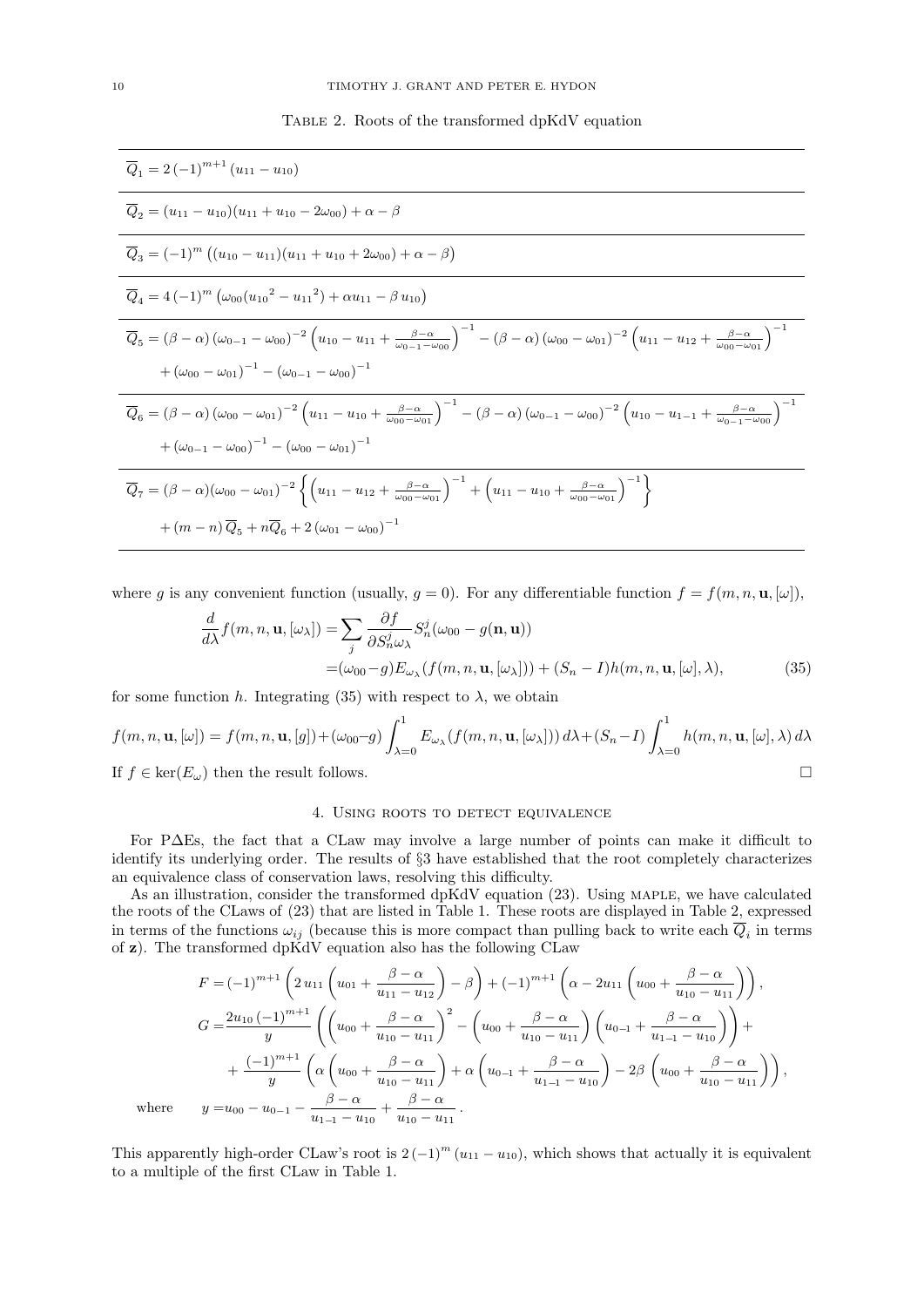

FIGURE 4. The figure on the left shows the densities for the third CLaw in the hierarchy; on the right the extreme shifts of the densities in the characteristic are shown.

4.1. The Gardner CLaws for dpKdV. In [21], Rasin and Schiff used a discrete version of the Gardner transformation to construct an infinite number of CLaws for the dpKdV equation (22). (Rasin [20] has subsequently used the same approach to generate an infinite hierarchy of CLaws for all the equations in the ABS classification and one asymmetric equation.) They showed that these CLaws were distinct by taking a continuum limit and showing that the resulting CLaws for the continuous equation are distinct. By using roots, one can prove that their CLaws are distinct without having to take a continuum limit.

In this section, we consider the dpKdV equation on the quad-graph rather than in Kovalevskaya form<sup>6</sup> . The dpKdV equation can be solved for any of the points on the quad-graph; hence we choose the initial conditions  $\mathbf{z} = \{m, n, u_{i0}, u_{-j1}, u_{0k} | i, j, \in \mathbb{N}, k \in \mathbb{Z}\}\$  which are shown by dashed lines in Figure 4.

The densities for the CLaws generated by the Gardner transformation are the functions  $F_i$  and  $G_i$  in the expansion of

$$
F = -\ln(u_{10} - u_{01}) - \ln\left(1 + \frac{1}{u_{10} - u_{01}}\sum_{i=1}^{\infty} v_{00}^{(i)} \epsilon^i\right) = \sum_{i=0}^{\infty} F_i \epsilon^i,
$$
\n(36)

$$
G = \ln \epsilon - \ln(u_{00} - u_{20}) + \ln \left( 1 + \frac{1}{v_{00}^{(1)}} \sum_{i=1}^{\infty} v_{00}^{(i+1)} \epsilon^i \right) = \ln \epsilon + \sum_{i=0}^{\infty} G_i \epsilon^i,
$$
 (37)

in powers of  $\epsilon$ ; here

$$
v_{00}^{(1)} = \frac{1}{u_{00} - u_{20}}, \qquad v_{00}^{(i)} = \frac{1}{u_{00} - u_{20}} \sum_{j=1}^{i-1} v_{00}^{(j)} v_{10}^{(i-j)},
$$

and  $v_{00}^{(i)}$  is referred to as the i<sup>th</sup> order v term. To prove that the CLaws are distinct the following lemma is used.

**Lemma 4.1.** For each  $\alpha \in \mathbb{N}$ ,

$$
\frac{\partial}{\partial u_{(\alpha+1)0}} v_{00}^{(\alpha)} \neq 0 \quad \text{and} \quad \frac{\partial}{\partial u_{(\alpha+j)0}} v_{00}^{(\alpha)} = 0, \quad j \ge 2. \tag{38}
$$

*Proof.* Proof is by induction; the base case  $(\alpha = 1)$  is immediate. Assume that the lemma holds for  $\alpha = k - 1$ , where  $k \geq 2$ . For each  $i \in \mathbb{N}$ ,

$$
\frac{\partial}{\partial u_{(k+i)0}} v_{00}^{(k)} = \frac{1}{u_{00} - u_{20}} \left( \sum_{j=1}^{k-1} \left( \frac{\partial}{\partial u_{(k+i)0}} v_{00}^{(j)} \right) v_{10}^{(k-j)} + v_{00}^{(j)} \frac{\partial}{\partial u_{(k+i)0}} \left( S_m v_{00}^{(k-j)} \right) \right).
$$

The first term in the summation is zero for all j, because the highest value j can take is  $k - 1$  but the lowest value of i is 1. Similarly, the second term vanishes for all  $j \geq 2$ , so only one term is left, namely

$$
\frac{\partial}{\partial u_{(k+i)0}} v_{00}^{(k)} = \left(v_{00}^{(1)}\right)^2 S_m \left(\frac{\partial}{\partial u_{(k+i-1)0}} v_{00}^{(k-1)}\right). \tag{39}
$$

Using the induction hypothesis, if  $i = 1$  then (39) is nonzero and if  $i > 1$ , (39) is zero.

A consequence of this lemma is that, for  $\alpha \geq 1$ 

$$
\frac{\partial}{\partial u_{(\alpha+2)0}} \left( \frac{v_{00}^{(\alpha+1)}}{v_{00}^{(1)}} \right) = \frac{1}{v_{00}^{(1)}} \frac{\partial}{\partial u_{(\alpha+2)0}} \left( v_{00}^{(\alpha+1)} \right) = v_{00}^{(1)} S_m \left( \frac{\partial}{\partial u_{(\alpha+1)0}} v_{00}^{(\alpha)} \right) \neq 0. \tag{40}
$$

 $6K$ ovelevskaya form is convenient for proving that the root characterizes each equivalence class of CLaws. However, for any explicit P∆E, the root (with respect to an appropriate set of initial conditions) can also be calculated without transforming to Kovalevskaya form.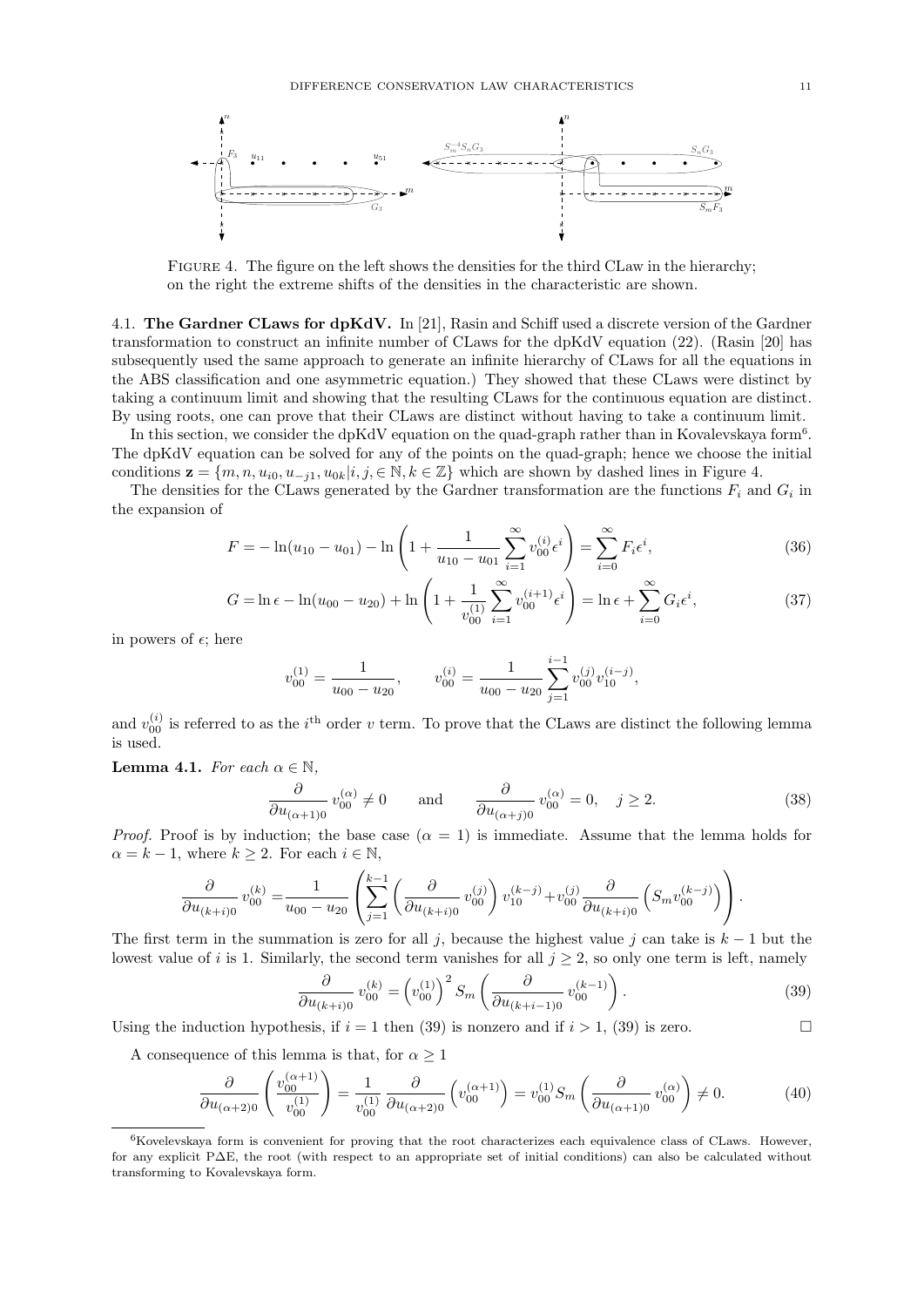As the second factor in (40) doesn't depend on  $u_{00}$ , we obtain

$$
\frac{\partial^2}{\partial u_{00} \partial u_{(\alpha+2)0}} \left( \frac{v_{00}^{(\alpha+1)}}{v_{00}^{(1)}} \right) \neq 0. \tag{41}
$$

Expanding out (37) shows that, for  $\alpha \geq 1$ , the highest order v term in  $G_{\alpha}$  is  $v_{00}^{(\alpha+1)}/v_{00}^{(1)}$ ; by Lemma 4.1, this is the only term in  $G_{\alpha}$  to depend on  $u_{(\alpha+2)0}$ . Therefore  $S_n(v_{00}^{(\alpha+1)}/v_{00}^{(1)})$  is the only term in the CLaw to depend on  $u_{(\alpha+2)1}$  and so to depend on  $S_m^{\alpha+1}\Delta$  (because  $S_mF$  depends only on points in z except for  $u_{11}$  – see Figure 4). Thus the root is

$$
E_{\Delta}(S_m F_{\alpha} + S_n G_{\alpha})|_{[\Delta]=\mathbf{0}} = \left\{ \frac{\partial S_m F_{\alpha}}{\partial \Delta} + \sum_{i=0}^{\alpha} S_m^{-i} \frac{\partial S_n G_{\alpha}}{\partial S_m^{i} \Delta} + S_m^{-(\alpha+1)} S_n \left( \frac{\partial}{\partial u_{(\alpha+2)0}} \left( \frac{v_{00}^{(\alpha+1)}}{v_{00}^{(1)}} \right) \right) \right\} \Big|_{[\Delta]=\mathbf{0}}.
$$

The final term is the only one to depend on  $u_{-(\alpha+1),1}$ ; no other term is shifted as far back. From (41),

$$
\frac{\partial}{\partial u_{-(\alpha+1)1}} E_\Delta(S_mF\alpha+S_nG_\alpha)|_{[\Delta]=\mathbf{0}}=S_m^{-(\alpha+1)}S_n\left(\frac{\partial^2}{\partial u_{00}\partial u_{(\alpha+2)0}}\left(\frac{v_{00}^{(\alpha+1)}}{v_{00}^{(1)}}\right)\right)\neq 0,
$$

so this term cannot be a linear combination of the other terms. Therefore, the characteristic does not vanish on solutions of dpKdV and so the CLaw is nontrivial. The roots of the lower-order CLaws with densities  $(F_1, G_1), \ldots, (F_{\alpha-1}, G_{\alpha-1})$  do not depend on  $u_{-(\alpha+1)1}$ , so the CLaw  $(F_\alpha, G_\alpha)$  cannot be a linear combination of these CLaws and their shifts. Thus the CLaws generated by the Gardner transformation are distinct.

#### 5. The converse of Noether's Theorem

One of the most useful significant applications of the root is to establish that the converse of Noether's Theorem holds for difference equations. Given a Lagrangian, L, the Euler–Lagrange equation is

$$
E(L) := \sum_{ij} S_m^{-i} S_n^{-j} \left( \frac{\partial L}{\partial u_{ij}} \right) = 0.
$$

Each symmetry generator for the Euler–Lagrange equation is the prolongation of

$$
X = Q \frac{\partial}{\partial u_{00}}; \tag{42}
$$

the function  $Q$  is the *characteristic* of the symmetry generator. In particular,  $X$  generates variational symmetries if  $XL$  is a total divergence, in which case

$$
E(XL)\equiv 0.
$$

In this case, there exist functions  $f$  and  $g$  such that

$$
\sum_{ij} \left( S_m^i S_n^j Q \right) \frac{\partial}{\partial u_{ij}} L = (S_m - I)f + (S_n - I)g. \tag{43}
$$

Summation by parts is then used to rewrite (43) as

$$
Q \cdot E(L) = \sum_{i,j} Q S_m^{-i} S_n^{-j} \left( \frac{\partial}{\partial u_{ij}} L \right) = (S_m - I)F + (S_n - I)G,\tag{44}
$$

for functions  $F$  and  $G$  whose precise form is irrelevant. Thus if  $Q$  is the characteristic of a variational symmetry generator, it is also the characteristic of a CLaw for the Euler–Lagrange equation. Two variational symmetries are equivalent if they differ by a symmetry whose characteristic vanishes on solutions of the Euler–Lagrange equation (i.e. a trivial symmetry). Therefore, if the Euler–Lagrange equation is explicit (in which case the CLaw is trivial if and only only if the root is zero), there is a bijective correspondence between equivalence classes of variational symmetries and CLaws.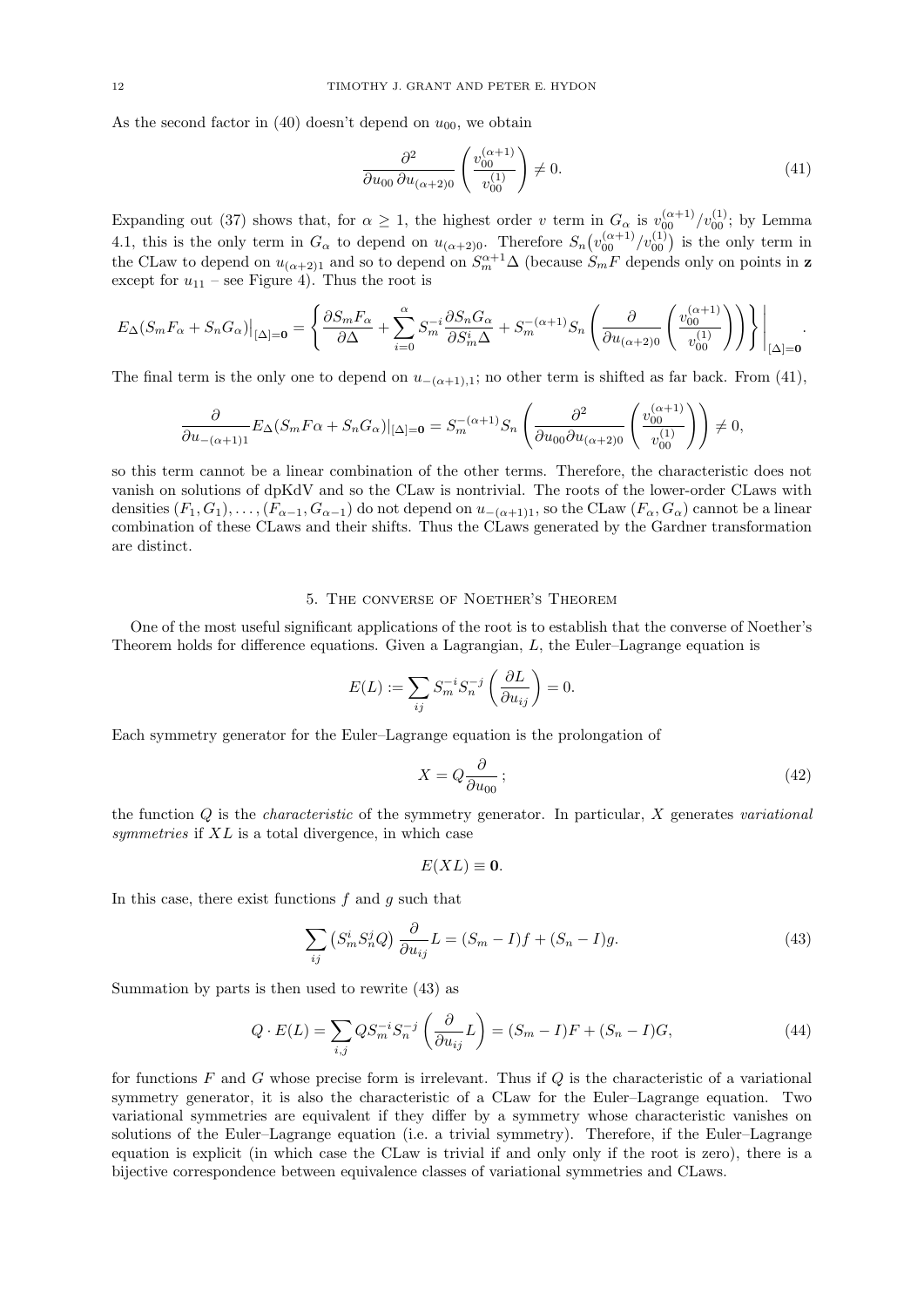#### 6. Reconstruction of CLaws from roots

If the characteristic of a CLaw is known then the densities for the CLaw can, in principle, be reconstructed using homotopy operators [11, 19]. For PDEs (given an initialization), the root of a CLaw can be calculated by the same approach as we have used; the root is necessarily a characteristic as a consequence of the chain rule. By contrast, the root of a CLaw for a P∆E may not be a characteristic. So the key step in reconstructing a CLaw from its root is to find a characteristic which has that root.

Our starting-point is the proof of Lemma 3.2. Replacing f by  $S_mF$  and using the definition (33), we obtain

$$
F(m+1,n,\mathbf{u},[\omega]) = (\omega_{00} - g) \int_{\lambda=0}^{1} \overline{Q}(m,n,\mathbf{u},[\omega_{\lambda}]) d\lambda + (S_n - I)H(m,n,\mathbf{u},[\omega]) + f(m+1,n,\mathbf{u}),
$$

for some  $f$  to be determined. The  $H$  term can be set to zero without loss of generality by adding a trivial CLaw of the second kind, so we can assume that

$$
F(m+1,n,\mathbf{u},[\omega]) = (\omega_{00}^{\alpha} - g^{\alpha}) \int_{\lambda=0}^{1} \overline{Q}(m,n,\mathbf{u},[\omega_{\lambda}]) d\lambda + f(m+1,n,\mathbf{u}).
$$
 (45)

In general,  $\overline{Q}$ , and as a result (45), contains negative shifts of  $\omega$ . These can be removed term-by-term by adding trivial CLaws of the second kind, until one obtains an equivalent density  $S_mF$  that has no negative shifts of  $\omega$ .

Equation (45) (shifted if necessary, as discussed above) contains all of the  $\omega$ -dependence of the CLaw. Having obtained this, a characteristic for the CLaw is calculated by replacing  $\omega_{0j}$  in (45) by  $S_n^j \Delta + \omega_{0j}$ . From (30),

$$
Q(\mathbf{z}, [\Delta]) = \int_{\lambda=0}^{1} E_{\Delta}(F(m+1, n, \mathbf{u}, [\Delta + \omega_{00}]))|_{\Delta \mapsto \lambda \Delta} d\lambda,
$$
 (46)

and the CLaw can be written as

$$
C := Q(\mathbf{z}, [\Delta]) \cdot \Delta = Q(\mathbf{z}, [u_{K0} - \omega(\mathbf{z})]) (u_{K0} - \omega(\mathbf{z})).
$$

Homotopy operators (see [11]) may then be used to find the densities. Alternatively, once the  $\omega$  dependence has been found, the arbitrary function f and the other densities can be constructed directly by a variant of the method that we used for O∆Es (see [10] for details).

6.1. Example: reconstruction of CLaws of dpKdV. To illustrate this, we will reconstruct two CLaws of dpKdV from their roots. For both examples, we choose  $q(\mathbf{n}, \mathbf{u}) = 0$ , so  $\omega_{\lambda} = \lambda \omega_{00}$ . (In practice, we start with this choice and only change it if the integral is singular.) First, we use the fourth root in Table 2, which gives

$$
F(m+1, n, u_{10}, u_{11}, \omega_{00}) = \omega_{00} \int_{\lambda=0}^{1} (4(-1)^{m+1} \{ (u_{10})^2 \lambda \omega_{00} - \lambda \omega_{00} (u_{11})^2 + \alpha u_{11} - \beta u_{10} \} d\lambda + f(m+1, n, u_{10}, u_{11})
$$
  
=  $2 (-1)^{m+1} \omega_{00} \{ \omega_{00} ((u_{10})^2 - (u_{11})^2) + 2(\alpha u_{11} - \beta u_{10}) \} + f(m+1, n, u_{10}, u_{11}).$  (47)

This has no negative shifts of  $\omega$  so, from (45) and (46), a characteristic is

$$
Q(\mathbf{z}, \Delta) = \int_{\lambda=0}^{1} \frac{\partial}{\partial \Delta} \left\{ 2(-1)^{m+1} (\Delta + \omega_{00}) \left( (\Delta + \omega_{00}) (u_{10}^2 - u_{11}^2) + 2(\alpha u_{11} - \beta u_{10}) \right) \right\} \Big|_{\Delta \mapsto \lambda \Delta} d\lambda
$$
  
= 2 (-1)<sup>m+1</sup> ((\Delta + 2\omega\_{00}) (u\_{10}^2 - u\_{11}^2) + 2(\alpha u\_{11} - \beta u\_{10})) .

Thus

$$
C := Q\Delta = 2(-1)^{m+1} (u_{21} - \omega_{00}) ((u_{21} + \omega_{00})(u_{10}^2 - u_{11}^2) + 2(\alpha u_{11} - \beta u_{10}))
$$
  
=2 (-1)<sup>m</sup>( $\beta$ + $\alpha$ -u\_{21}u\_{10} - u\_{00}u\_{10} - u\_{21}u\_{11} - u\_{00}u\_{11}) (u\_{21}u\_{10} - u\_{21}u\_{11} - u\_{00}u\_{10} + u\_{00}u\_{11} - \beta + \alpha). (48)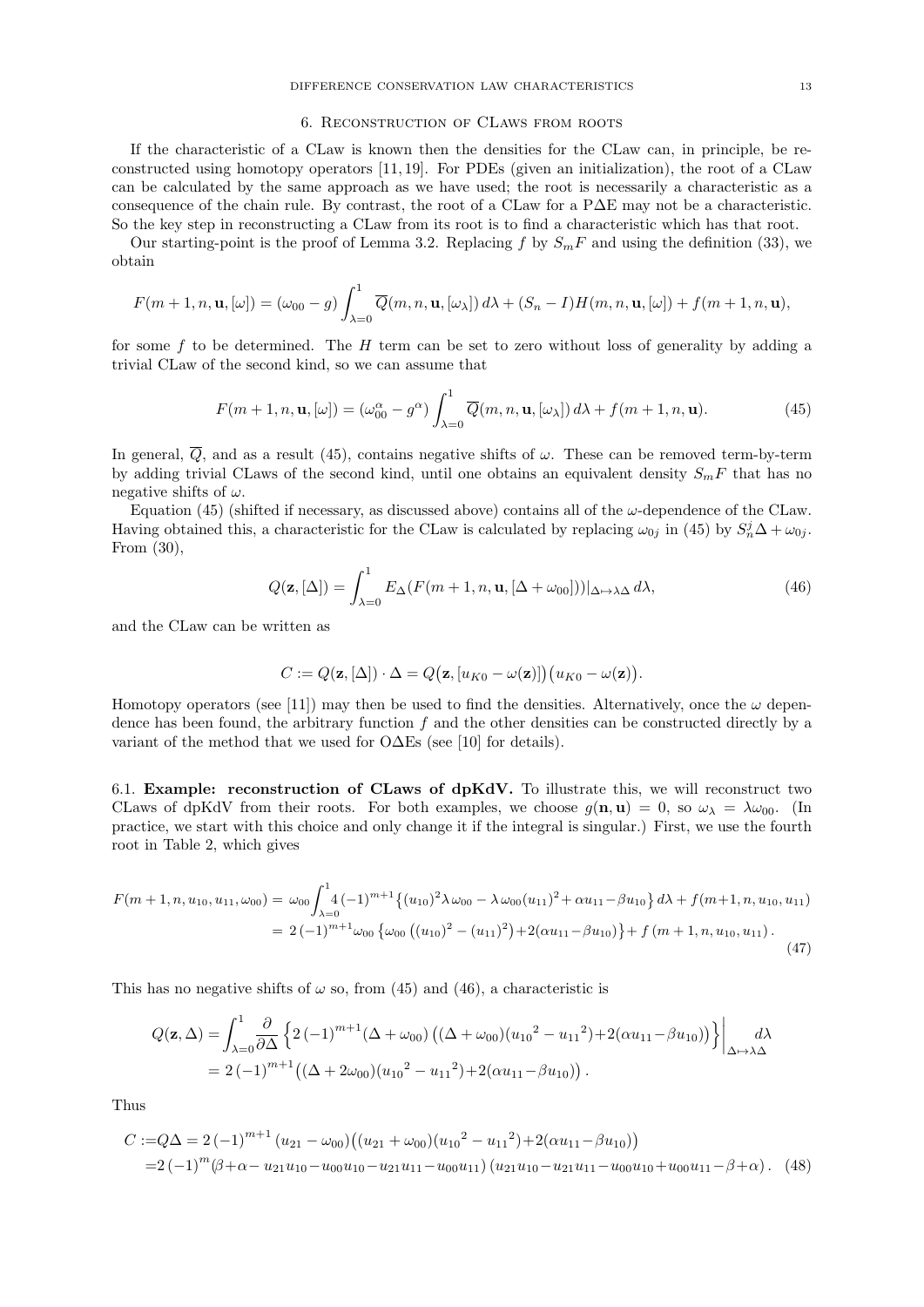This is a total divergence, so applying the homotopy operator from [11] gives the required densities

$$
F = \frac{1}{6} \left(-1\right)^{m+1} \left(4u_{10}u_{0-1}\beta + 20u_{00}\beta u_{11} + 4u_{-11}\alpha u_{01} + 2u_{-10}u_{01}\beta - 10u_{00}^2u_{11}^2\right)
$$
  
+ 
$$
\frac{1}{6} \left(-1\right)^{m+1} \left(u_{00}^2u_{-1-1}^2 - 2u_{00}\beta u_{-1-1} - 4u_{00}u_{-10}\alpha - 10u_{00}u_{10}\alpha + 2u_{-10}^2u_{00}^2\right)
$$
  
+ 
$$
\frac{1}{6} \left(-1\right)^{m+1} \left(7u_{01}^2u_{11}^2 - 14\alpha u_{11}u_{01} - u_{-10}^2u_{01}^2 - 2u_{10}^2u_{0-1}^2 - 2u_{01}^2u_{-11}^2 + 5u_{00}^2u_{10}^2\right),
$$
  

$$
G = \frac{1}{6} \left(-1\right)^m \left(-10 u_{10}u_{20}\alpha + 2u_{-10}^2u_{00}^2 - u_{10}^2u_{0-1}^2 - 5u_{00}^2u_{10}^2\right)
$$
  
+ 
$$
\frac{1}{6} \left(-1\right)^m \left(-2u_{00}\beta u_{-1-1} + 10u_{00}u_{10}\alpha + u_{00}^2u_{-1-1}^2 + 2u_{10}u_{0-1}\beta\right)
$$
  
+ 
$$
\frac{1}{6} \left(-1\right)^m \left(4u_{20}u_{1-1}\beta + 5u_{10}^2u_{20}^2 - 2u_{20}^2u_{1-1}^2 - 4u_{00}u_{-10}\alpha - 12n\beta^2 + 12n\alpha^2\right).
$$

These densities contain points of the form  $u_{-1j}$  and  $u_{2j}$ . To find equivalent densities that are given solely in terms of z, one must shift the CLaw forwards and then use the dpKdV equation (23) to pull all terms back onto the initial conditions; this leads to even longer expressions!

In practice it is much easier to use the direct construction method, which leads to more compact expressions for the densities. Starting from (47), we know that the densities are of the form

$$
F = 2(-1)^{m} u_{11} (u_{11}(u_{00}^{2} - u_{01}^{2}) + 2 (\alpha u_{01} - \beta u_{00})) + f (m, n, u_{00}, u_{01}),
$$
  
\n
$$
G = G(m, n, u_{00}, u_{10}).
$$

Substituting these into the CLaw and evaluating the result on solutions gives

$$
0 = C|_{\Delta=0} = 2 (-1)^{m+1} \left( u_{00} + \frac{\beta - \alpha}{u_{10} - u_{11}} \right) \left( \left( u_{00} + \frac{\beta - \alpha}{u_{10} - u_{11}} \right) (u_{10}^2 - u_{11}^2) + 2 (\alpha u_{11} - \beta u_{10}) \right)
$$
  

$$
- 2 (-1)^m u_{11} (u_{11} (u_{00}^2 - u_{01}^2) + 2 (\alpha u_{01} - \beta u_{00}) ) + f (m + 1, n, u_{10}, u_{11})
$$
  

$$
- f (m, n, u_{00}, u_{01}) + G (m, n + 1, u_{01}, u_{11}) - G (m, n, u_{00}, u_{10}).
$$

Differentiating this expression, we obtain

$$
0 = \frac{\partial^2 C|_{\Delta=0}}{\partial u_{00}\partial u_{01}} = \frac{\partial^2 f}{\partial u_{00}\partial u_{01}}.
$$

Consequently,  $f = \tilde{f}(m, n, u_{00}) + h(m, n, u_{01})$ ; however, h can be set to zero by adding a trivial CLaw. Therefore

$$
0 = \frac{\partial C|_{\Delta=0}}{\partial u_{01}} = 4 (-1)^m u_{11}^2 u_{01} + 4 (-1)^{m+1} u_{11} \alpha + \frac{\partial}{\partial u_{01}} G(m, n+1, u_{01}, u_{11}),
$$

and so

$$
G(m, n, u_{00}, u_{10}) = 2(-1)^{m+1} u_{10}^{2} u_{00}^{2} + 4 (-1)^{m} u_{10} \alpha u_{00} + g(m, n, u_{10}).
$$

Dropping the tilde,

$$
0=\frac{\partial C|_{\Delta=0}}{\partial u_{00}}=-\frac{\partial f}{\partial u_{00}},
$$

which yields  $f = f(m, n)$ . The final differentiation is

$$
0 = \frac{\partial C|_{\Delta=0}}{\partial u_{10}} = -\frac{\partial g}{\partial u_{10}},
$$

so  $g = g(m, n)$ . The CLaw now simplifies to

$$
(S_m - I)f(m, n) + (S_n - I)g(m, n) = 2(-1)^m (\alpha^2 - \beta^2),
$$

a solution of which is  $f = 0$  and  $g = 2n(-1)^m(\alpha^2 - \beta^2)$ . So the reconstructed densities are

$$
F = 2u_{11} (-1)^m (u_{11}(u_{00}^2 - u_{01}^2) + 2\alpha u_{01} - 2\beta u_{00}),
$$
  
\n
$$
G = 2 (-1)^m (-u_{10}^2 u_{00}^2 + 2 u_{10}\alpha u_{00} + n(\alpha^2 - \beta^2)),
$$

which are equivalent to the densities found by the homotopy method, as they have the same root.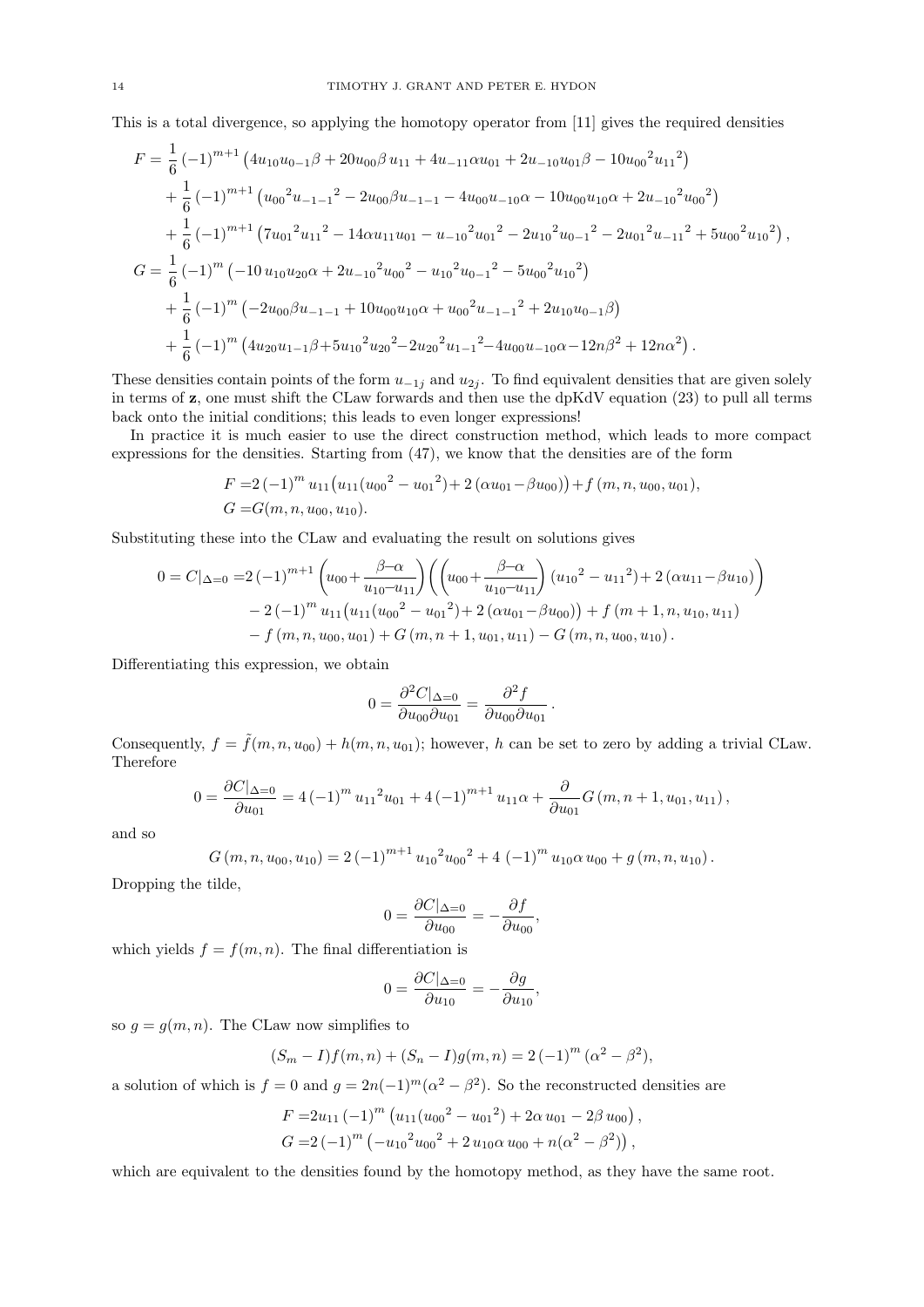For a more complicated example, consider the densities of the sixth Claw in Table 1. Its root depends on  $\omega_{0-1}$ ,  $\omega_{00}$  and  $\omega_{01}$ . The characteristic is constructed so that terms depending on  $\omega_{0-1}$  do not depend on  $\omega_{01}$ . The term that depends on  $\omega_{0-1}$  is

$$
h_1(m, n, \mathbf{u}_1, \omega_{0-1}, \omega_{00}) := (\omega_{0-1} - \omega_{00})^{-1} - (\beta - \alpha)(\omega_{0-1} - \omega_{00})^{-2} \left(u_{10} + \frac{\beta - \alpha}{\omega_{0-1} - \omega_{00}} - u_{1-1}\right)^{-1}.
$$

Then let

$$
h_2(m, n, \mathbf{u_1}, \omega_{00}, \omega_{01}) := \omega_{00}\overline{Q}_6(m, n, \mathbf{u_1}, [\lambda \omega]) + (S_n - I) (\omega_{00}h_1(\mathbf{n}, \mathbf{u_1}, [\lambda \omega]))
$$
  
= 
$$
-\frac{\omega_{00}u_{10} - \omega_{01}u_{10} - \omega_{00}u_{11} + \omega_{01}u_{11}}{-\lambda \omega_{00}u_{11} + \lambda \omega_{00}u_{10} - \lambda \omega_{01}u_{10} - \beta + \lambda \omega_{01}u_{11} + \alpha},
$$

which is a function that only depends on  $\omega_{00}$  and  $\omega_{01}$ ; this is integrated with respect to  $\lambda$  to obtain

$$
S_m F|_{[\Delta]=0} = \int h_2 d\lambda + f(m+1, n, u_{10}, u_{11}, u_{12})
$$
  
= 
$$
-\ln\left(\frac{(\omega_{01} - \omega_{00})(u_{11} - u_{10}) + \alpha - \beta}{\alpha - \beta}\right) + f(m+1, n, u_{10}, u_{11}, u_{12}).
$$
 (49)

As in the last example, we could calculate the characteristic from (49) and use the homotopy operator to find densities for the CLaw. Once again, however, the direct construction method is preferable. By shifting  $(49)$  and choosing G to depend on appropriate values of z, the densities have the form

$$
F = -\ln\left(\frac{(u_{12} - u_{11})(u_{01} - u_{00}) + \alpha - \beta}{\alpha - \beta}\right) + f(m, n, u_{00}, u_{01}, u_{02}),
$$
  
\n
$$
G = G(m, n, u_{00}, u_{10}, u_{01}, u_{11}).
$$

The dependence on the dpKdV equation is already determined by  $(49)$ , so all that remains is to find f and G. The same process (differential elimination followed by integration) is used as before. Skipping the details, we obtain

$$
F = -\ln\left(\frac{(u_{12} - u_{11})(u_{01} - u_{00}) + \alpha - \beta}{\alpha - \beta}\right), \qquad G = -\ln(u_{10} - u_{11}),
$$

as required.

#### 7. Finding CLaws

7.1. The Adjoint of the Linearized Symmetry Operator. The Gâteaux derivative of a functional  $P$  is the operator defined in [11] by

$$
\mathbf{D}_P(Q) = \lim_{\epsilon \to 0} \left( \frac{P\left[u + \epsilon Q[u]\right] - P[u]}{\epsilon} \right) = \left\{ \frac{d}{d\epsilon} P\left[u + \epsilon Q[u]\right] \right\} \Big|_{\epsilon = 0}.
$$

Explicitly, the Gâteaux derivative of  $P$  is the shift operator with entries

$$
\mathbf{D}_P = \sum_{ij} \frac{\partial P}{\partial u_{ij}} S^i_m S^j_n.
$$

Therefore its adjoint with respect to the  $\ell_2$  inner product is

$$
\mathbf{D}_P^* = \sum_{i,j} \left( S_m^{-i} S_n^{-j} \frac{\partial P}{\partial u_{ij}} \right) S_m^{-i} S_n^{-j},
$$

and so the Euler operator,  $E$ , is defined by

$$
E(P[u]) = \mathbf{D}_P^*(1),
$$

just as for PDEs. Using the Leibniz rule,

$$
E(P \cdot Q) = D_{P \cdot Q}^{*}(1) = D_{P}^{*}(Q) + D_{Q}^{*}(P). \tag{50}
$$

The action of the vector field  $X = Q \partial/\partial u_{00}$  on the functional P is

pr 
$$
X(P) = \mathbf{D}_P(Q)
$$
.

So the linearized symmetry condition for a given difference equation,  $\Delta = 0$ , is

$$
0 = \mathbf{D}_{\Delta}(Q)|_{[\Delta]=0}.
$$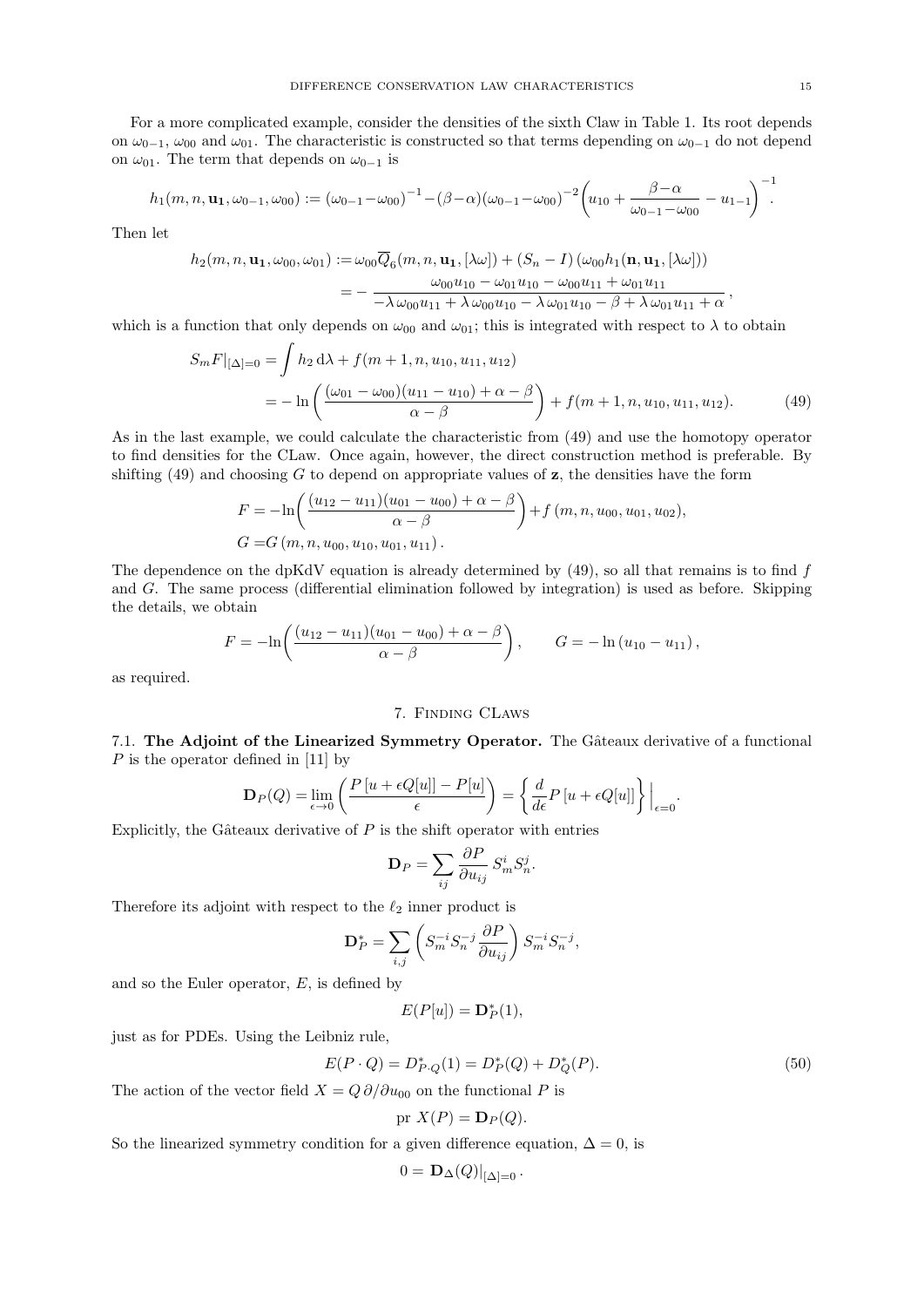Table 3. Solutions of the ALSC for the potential Lotka–Volterra equation

$$
\overline{Q}_1 = \frac{(-n+2)u_{10}}{u_{0-1}u_{00}} + \frac{n-1}{u_{00}} + \frac{n u_{02}u_{10}}{u_{00}^2(u_{10}+u_{01})}
$$
\n
$$
\overline{Q}_2 = \frac{1}{u_{00}} + \frac{u_{02}u_{10}}{u_{00}^2(u_{10}+u_{01})} - \frac{u_{10}}{u_{0-1}u_{00}}
$$
\n
$$
\overline{Q}_3 = -\frac{mu_{10}u_{-10}}{u_{01}u_{00}(u_{10}+u_{-10})} - \frac{(m+1)u_{20}}{u_{00}(u_{20}+u_{00})(u_{10}+u_{01})}
$$
\n
$$
\overline{Q}_4 = -\frac{u_{10}u_{-10}}{u_{01}u_{00}(u_{10}+u_{-10})} - \frac{u_{10}u_{20}}{u_{00}(u_{20}+u_{00})(u_{10}+u_{01})}
$$
\n
$$
\overline{Q}_5 = \frac{(-1)^{m+n}(u_{10}^2u_{01}+u_{00}^2(u_{10}+u_{01}))}{u_{00}^2u_{01}(u_{10}+u_{01})}
$$
\n
$$
\overline{Q}_6 = \frac{u_{10}^2u_{01}-u_{00}^2(u_{10}+u_{01})}{u_{00}^2u_{01}(u_{10}+u_{01})}
$$

The Euler operator acting on a expression is zero if and only if that expression is a total divergence [11]. Therefore Q is a characteristic of a CLaw if and only if

$$
0 = E(Q \cdot \Delta) = \mathbf{D}_{\Delta}^*(Q) + \mathbf{D}_{Q}^*(\Delta).
$$

Restricting this to solutions of the difference equation gives a necessary condition for Q to be a characteristic:

$$
0 = \mathbf{D}_{\Delta}^*(Q)|_{[\Delta]=0}.
$$
\n<sup>(51)</sup>

In other words, the characteristics are members of the kernel of the adjoint of the linearized symmetry condition (ALSC), restricted to solutions. Arriola [4] showed that (51) must be satisfied for first integrals of autonomous ordinary difference equations. In a notable paper that introduces the idea of co-recursion operators for integrable difference equations [17], Mikhailov et al. define a cosymmetry of a difference equation as being a member of the kernel of the ALSC. They state (parenthetically) that cosymmetries are characteristics of CLaws, but do not justify this.

In this section, we give an example of a P∆E where not every cosymmetry is a characteristic of a CLaw (see [2, 3] for a discussion of this point for differential equations). First, we find functions Q that satisfy (51), using methods similar to those used to find symmetries of difference equations. Then we find additional constraints on  $Q$  by applying the difference Euler operator to  $Q\Delta$ . Finally, we reconstruct the densities using homotopy operators or inspection. For brevity, we omit most details of the calculations.

7.2. CLaws of the Potential Lotka-Volterra equation. The potential Lotka–Volterra equation  $(pLV),$ 

$$
\frac{u_{11}}{u_{00}} - \frac{u_{01}}{u_{10}} = 1,\tag{52}
$$

is an integrable equation on the quad-graph. (It belongs to Class 4 of Hietarinta & Viallet's classification of quadratic quad-graph equations with polynomial degree growth [8], and is a potential form of the discrete Lotka-Volterra equation introduced by Hirota & Tsujimoto [9].)

Rasin & Hydon's method for finding symmetries of quad-graph equations [25] is readily adapted to find solutions of the ALSC, shifted (for convenience) to

$$
0 = \left\{ \left( \overline{Q} - S_n \left( \omega_{,2} \overline{Q} \right) - S_m \left( \omega_{,3} \overline{Q} \right) - S_m S_n \left( \omega_{,1} \overline{Q} \right) \right) \right\} \big|_{[\Delta] = 0}.
$$
 (53)

We search for solutions of (53) which are pulled back onto the initial conditions  $\mathbf{z} = \{m, n, u_{i0}, u_{0j}\}$ . In particular, we will look for roots of the form

$$
\overline{Q} = \overline{Q}(m, n, u_{-10}, u_{0-1}, u_{00}, u_{10}, u_{01}, u_{20}, u_{02}).
$$
\n(54)

The corresponding CLaws depend on  $m, n, u_{-10}, u_{0-1}, u_{00}, u_{10}$  and  $u_{01}$  only, and are therefore called 'five-point CLaws'.

By differential elimination and integration, one obtains the solutions of the ALSC; these are listed in Table 3. However, when one tries to use these roots to construct the corresponding CLaws of the pLV equation, the algorithm fails for  $Q_1$  (see Table 4). It turns out that  $E(Q\Delta) \neq 0$ , and therefore this cosymmetry does not correspond to the characteristic of a CLaw. This is not surprising, as (51) is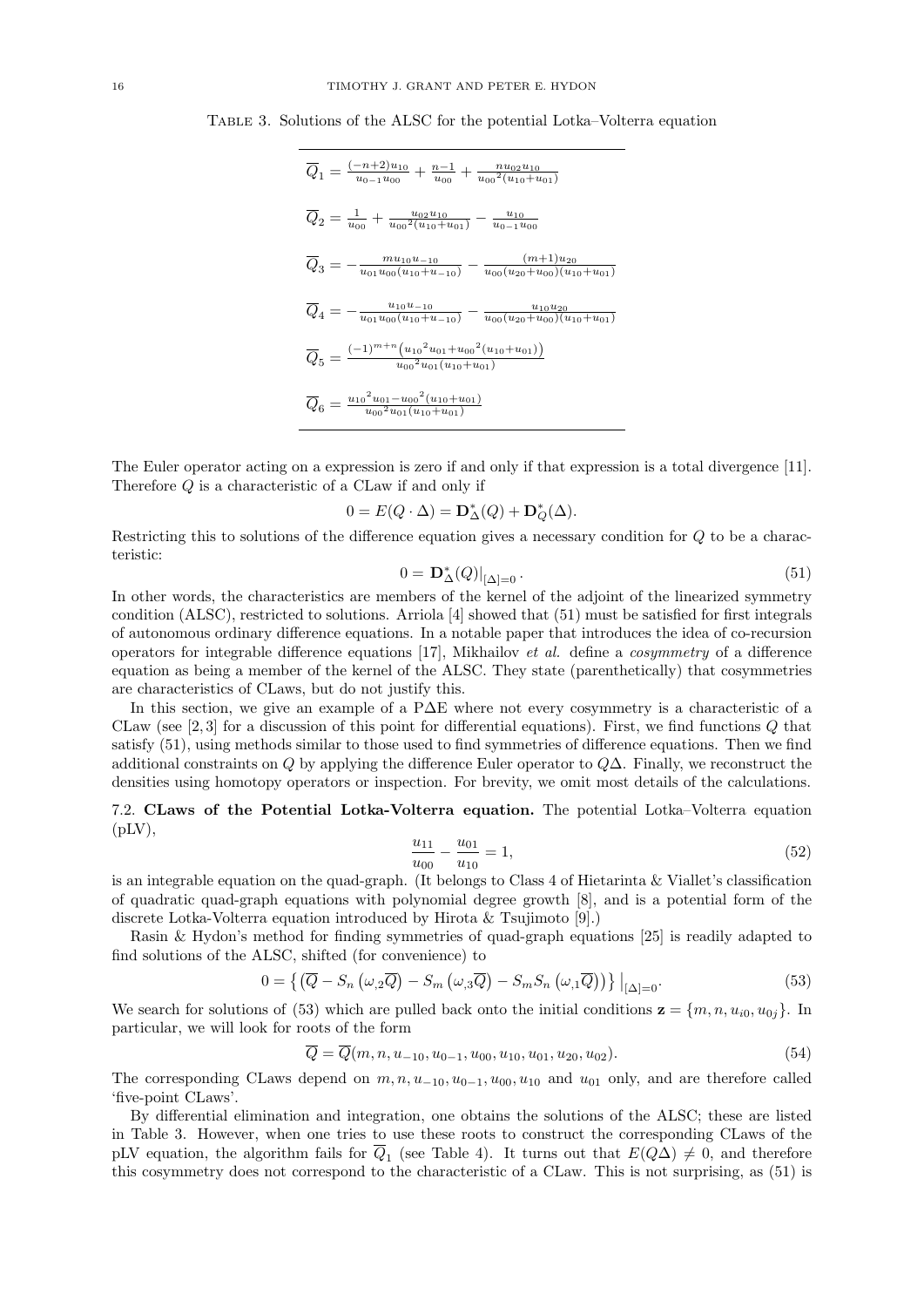| The solution $\overline{Q}_1$ of the ALSC is not the root of a characteristic.                                                                                     |
|--------------------------------------------------------------------------------------------------------------------------------------------------------------------|
| $F_2 = \frac{(u_{-10} - u_{01})(u_{0-1} + u_{-10})}{u_{0-1}u_{-10}},$ $G_2 = -\frac{u_{-10}}{u_{0-1}}$                                                             |
| $F_3 = m \ln \left( \frac{u_{01}}{u_{-10}} \right) - \ln (u_{00}), \qquad G_3 = (m+1) \ln \left( \frac{u_{10} + u_{-10}}{u_{10}} \right) - \ln (u_{10} + u_{-10})$ |
| $F_4 = \ln\left(\frac{u_{01}}{u_{-10}}\right), \qquad G_4 = \ln\left(\frac{u_{10}+u_{-10}}{u_{10}}\right)$                                                         |
| $F_5 = \frac{(-1)^{m+n}u_{00}}{u_{01}},$ $G_5 = \frac{(-1)^{m+n}(u_{00}^2 - u_{10}^2)}{u_{00}u_{10}}$                                                              |
| $F_6 = \frac{2 u_{01} - u_{00}}{u_{01}}, \qquad G_6 = -\frac{u_{00}^2 + u_{10}^2}{u_{00} u_{10}}$                                                                  |

Table 4. Five-point CLaws of the potential Lotka–Volterra equation

necessary but not sufficient; nevertheless, to the best of our knowledge, this is the first example of such a cosymmetry of a P∆E. It raises an interesting question: can an additional constraint be found that guarantees a solution of the ALSC is a root of a CLaw without the need to work through the (lengthy) process of reconstructing the characteristic? For instance, Mikhailov et al. [17] have used a co-recursion operator to generate an infinite hierarchy of cosymmetries for the Viallet equation, so a simple test to show that these produce an infinite hierarchy of CLaws would be useful.

#### 8. Acknowledgements

We thank the Natural Environment Research Council for funding this research. We also thank the referees for their very helpful recommendations.

#### **REFERENCES**

- [1] V. E. Adler, A. I. Bobenko, and Yu. B. Suris, Classification of integrable equations on quad-graphs. The consistency approach, Comm. Math. Phys. 233 (2003), 513–543.
- [2] S. C. Anco and G. Bluman, Direct construction method for conservation laws of partial differential equations. I. Examples of conservation law classifications, Eur. J. Appl. Math. 13 (2002), 545–566.
- [3] S. C. Anco and G. Bluman, Direct construction method for conservation laws of partial differential equations. II. General treatment, Eur. J. Appl. Math. 13 (2002), 567–585.
- [4] L. Arriola, First integrals, invariants and symmetries for autonomous difference equations, Pr. Inst. Mat. Nats. Akad. Nauk Ukr. Mat. 50 (2004), 1253–1260.
- [5] V. A. Dorodnitsyn, A finite-difference analogue of Noether's theorem, Dokl. Akad. Nauk 328 (1993), 678–682. (In Russian).
- [6] V. A. Dorodnitsyn, Noether-type theorems for difference equations, Appl. Numer. Math. 39 (2001), 307–321.
- [7] T. J. Grant, Characteristics of Conservation Laws for Finite Difference Equations, PhD thesis, Department of Mathematics, University of Surrey, 2011.
- [8] J. Hietarinta and C.-M. Viallet, Searching for integrable lattice maps using factorization, J. Phys. A: Math. Theor. 40 (2007), 12629–12643.
- [9] R. Hirota and S. Tsujimoto, Conserved quantities of a class of nonlinear difference-difference equations, J. Phys. Soc. Japan 64 (1995), 31–38.
- [10] P. E. Hydon, Conservation laws of partial difference equations with two independent variables, J. Phys. A 34: Math. Gen. (2001), 10347–10355.
- [11] P. E. Hydon and E. L. Mansfield, A variational complex for difference equations, Found. Comput. Math. 4 (2004), 187–217.
- [12] P. E. Hydon and E. L. Mansfield, Extensions of Noether's second theorem: from continuous to discrete systems, Proc. Roy. Soc. Lond. Ser. A 467 (2011), 3206–3221.
- [13] B. A. Kupershmidt, Discrete Lax Equations and Differential-Difference Calculus, Astérisque 123, Société Mathématique de France, Paris, 1985.
- [14] L. Martínez Alonso, On the Noether map, Lett. Math. Phys. 3 (1979), 419–424.
- [15] K. Maruno and G. R. W. Quispel, Construction of integrals of higher-order mappings, J. Phys. Soc. Japan DOI:10.1143/JPSJ.75.123001.
- [16] A. Mikhailov, J. P. Wang, and P. Xenitidis, Recursion operators, conservation laws, and integrability conditions for difference equations, Theor. Math. Phys. 167 (2011), 421–443.
- [17] A. V. Mikhailov, J. P. Wang, and P. Xenitidis, Cosymmetries and Nijenhuis recursion operators for difference equations, Nonlinearity 24 (2011), 2079–2097.
- [18] E. Noether, Invariante Variationsprobleme, Nachr. D. König. Gesellsch. D. Wiss. Zu Göttingen, Math-phys. Klasse (1918), 235257. M. A. Tavel, Invariant variation problems (English translation), Transport Theory Statist. Phys. 1 (1971), 186–207.
- [19] P. J. Olver, Applications of Lie Groups to Differential Equations, second edition, Springer-Verlag, New York, 1993.